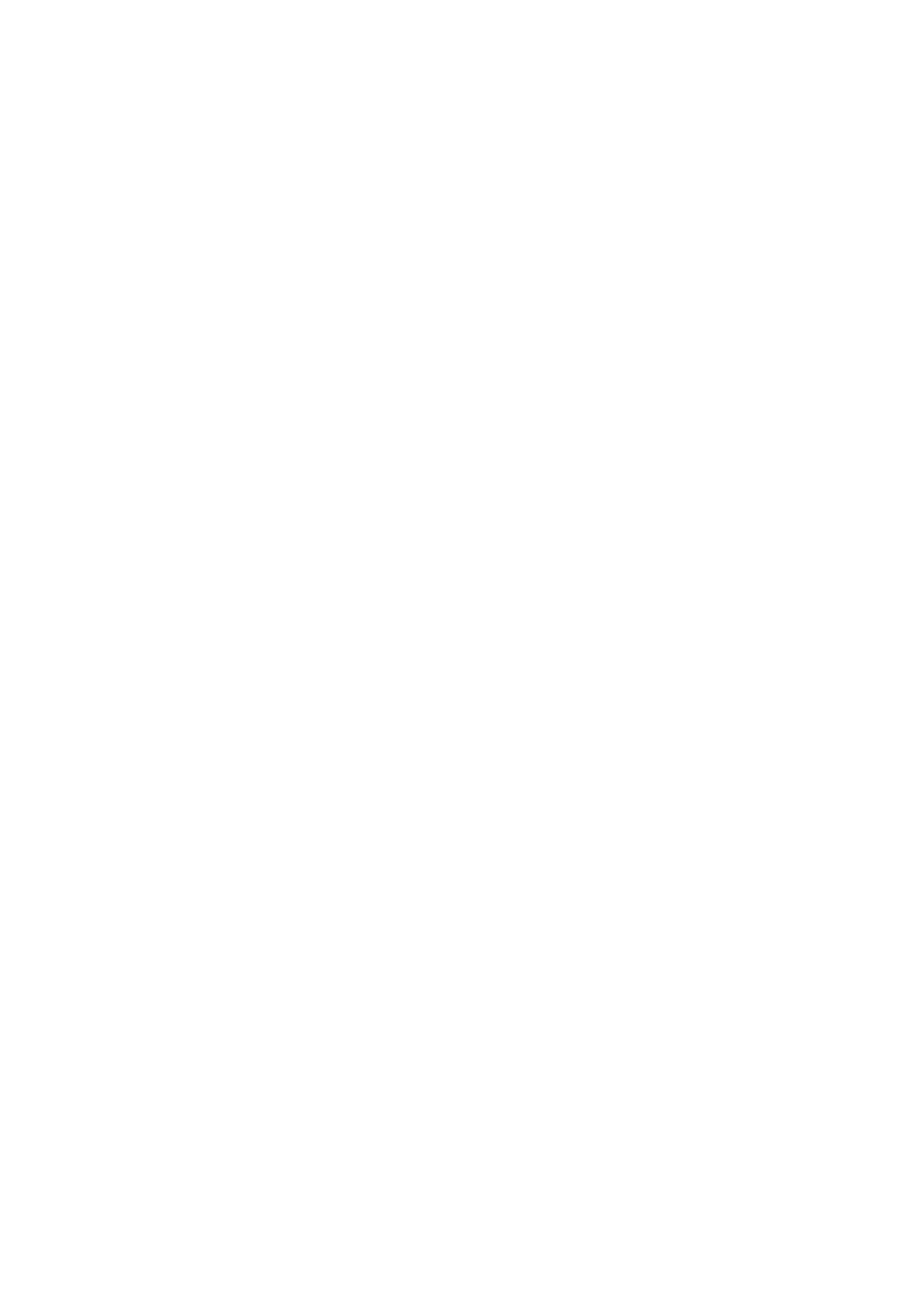| 2.              |  |
|-----------------|--|
| 3.              |  |
|                 |  |
|                 |  |
|                 |  |
| $\overline{4}$  |  |
|                 |  |
|                 |  |
|                 |  |
|                 |  |
|                 |  |
|                 |  |
| 5 <sub>1</sub>  |  |
|                 |  |
|                 |  |
| б.              |  |
| $\tau$          |  |
|                 |  |
| 8.              |  |
|                 |  |
|                 |  |
|                 |  |
|                 |  |
|                 |  |
|                 |  |
| 9               |  |
|                 |  |
| 10 <sub>1</sub> |  |
| 11.             |  |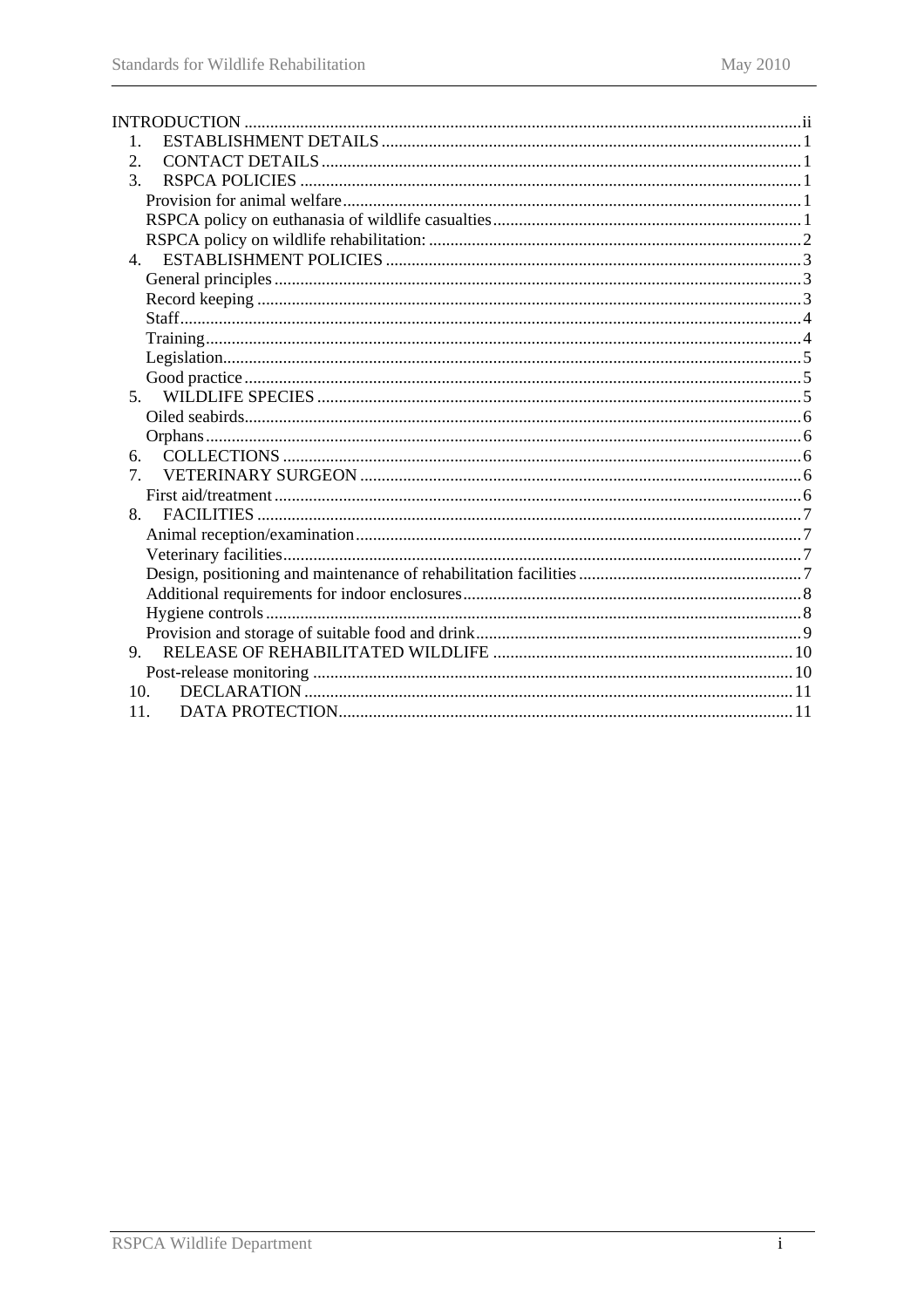# **INTRODUCTION**

<span id="page-3-0"></span>In 1994, the RSPCA issued the original Standards for Wildlife Rehabilitation to its Inspectors. In the 15 years that have elapsed since then, wildlife rehabilitation in the UK has changed. In 1994, about half the animal rescues carried out by the RSPCA's own Inspectorate involve wildlife; in 2008 this was still the case with over 62,000 wild animals collected or rescued, but the methods for treating them are very different.

The Establishment Standards of Wildlife Rehabilitation have been prepared to complement the Wildlife Rehabilitation Establishments form. It provides advice and guidance so that the owners and/or managers of establishments used by the RSPCA can complete the form in their own time. This then ensures that the Society has a complete and up-to-date record of the establishment and the facilities available.

Sick, injured or orphaned wildlife demand careful and skilled attention if they are ever to be rehabilitated back to the wild. When a wild animal in need of treatment is held by the RSPCA, it is important that it receives the best possible care. The RSPCA's own Wildlife Centres are developing species-based protocols using their experience and the results of research they have completed. These protocols are now available to other RSPCA establishments and we aim to make them available to external rehabilitators in due course - should they wish to take them on board.

It should be emphasised that in the Society's view, most of these Standards, with the possible exception of some of the facilities needed for specialist species, can be met with relatively modest, low-cost facilities and equipment. This does require that the facilities are operated in conjunction with high quality animal management systems based on a good understanding of the needs of wild animal species. Good husbandry and management are the key to successful treatment, and to provide the best care and treatment for wildlife casualties, there needs to be advances in techniques, practices and facilities. This is particularly important in light of changes in legislation with the advent of the new Animal Welfare Act 2006.

It goes without saying that any new developments should, where at all possible, comply with these Standards. Additionally, where improvements to existing centres are being implemented, the Standards may assist in an improved overall design. Even where facilities are not due for structural development careful consideration of the Standards may, with even a slight change in a practice, help to improve the welfare of the wild animals in care and improve their chances of survival following release.

We would hope that anyone handling wildlife would accept that these are general standards, and implement them as far as they are able. The RSPCA species protocols provide detail as to the husbandry and management of each species. Consideration of the special needs of wild, as opposed to domesticated animals can make all the difference between success or failure in their rehabilitation and eventual return to the wild.

Please read these Standards which have been compiled with the help of many people within and outside the RSPCA, including the Society's Inspectorate, veterinary surgeons, wildlife experts and rehabilitators.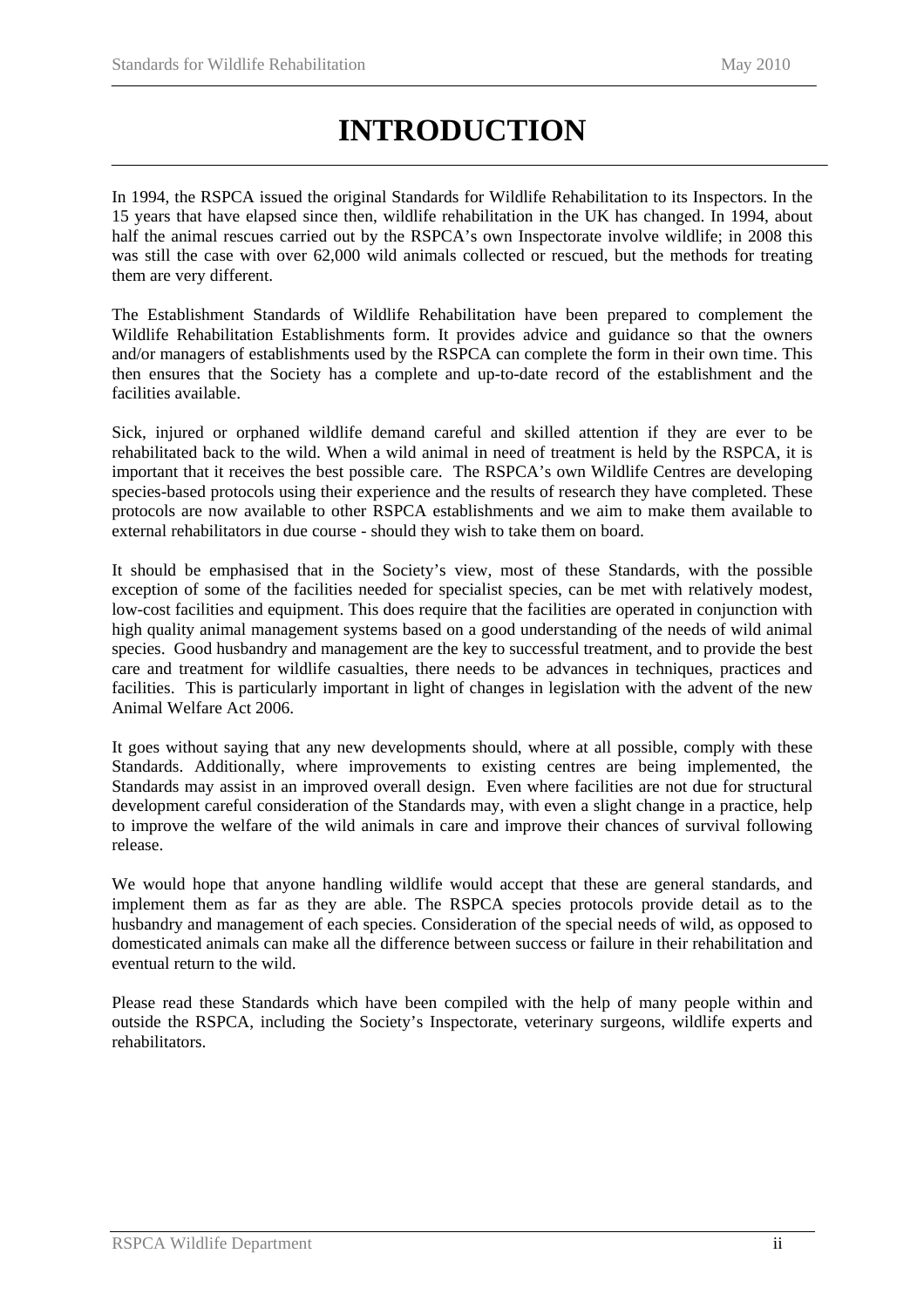## <span id="page-4-0"></span>**ESTABLISHMENT STANDARDS FOR WILDLIFE REHABILITATION**

#### **1. ESTABLISHMENT DETAILS**

Please complete the establishment's address (with postcode) and contact numbers here. For the emergency telephone number, please give a number that can be used to contact a member of staff/volunteer out of hours, if you are happy for us to do this. Please inform us if these details change at any time.

#### **2. CONTACT DETAILS**

Please provide details of the main contact at the establishment, noting if you are the owner or manager. An email address would be advantageous to us for contacting you in the future. Please inform us if these details change at any time, by contacting us at [wildlife@rspca.org.uk](mailto:wildlife@rspca.org.uk) or by post to Wildlife Dept, RSPCA HQ, Wilberforce Way, Southwater, West Sussex, RH13 9RS.

#### **3. RSPCA POLICIES**

Provision for animal welfare

These standards are a guide for the owners and managers of a wildlife centre that might be used by the RSPCA for the treatment and boarding of casualty wild animals. They are designed to complement the Wildlife Rehabilitation Establishments form. When considering an establishment for use, the RSPCA will look to see if all aspects of care and treatment, in terms of the provisions of the Animal Welfare Act (2006)*,* are met. These provisions relate to the animal(s) needs, namely;

- *a) need for a suitable environment;*
- *b) need for a suitable diet;*
- *c) need to be able to exhibit normal behaviour patterns;*
- *d) need to be housed with, or apart from, other animals;*
- *e) need to be protected from pain, suffering, injury and disease.*

These guidelines have been written with these provisions in mind and the relevant provisions are marked at the end of each paragraph, e.g. (a, e).

#### RSPCA policy on euthanasia of wildlife casualties

#### 9.8 Euthanasia

Where wild animals have to be euthanased, either because they are unable to survive in the wild or because their suffering is severe and not readily treatable, this should be done according to current RSPCA guidelines. Noise and human proximity usually cause fear in wild animals. As a general principle, therefore, the handling of wild animals should be kept to an absolute minimum.

*Taken from the RSPCA Policies on Animal Welfare, 2006.*

All centres used by the RSPCA to care for and rehabilitate wild animals will be asked to adhere to this policy (e).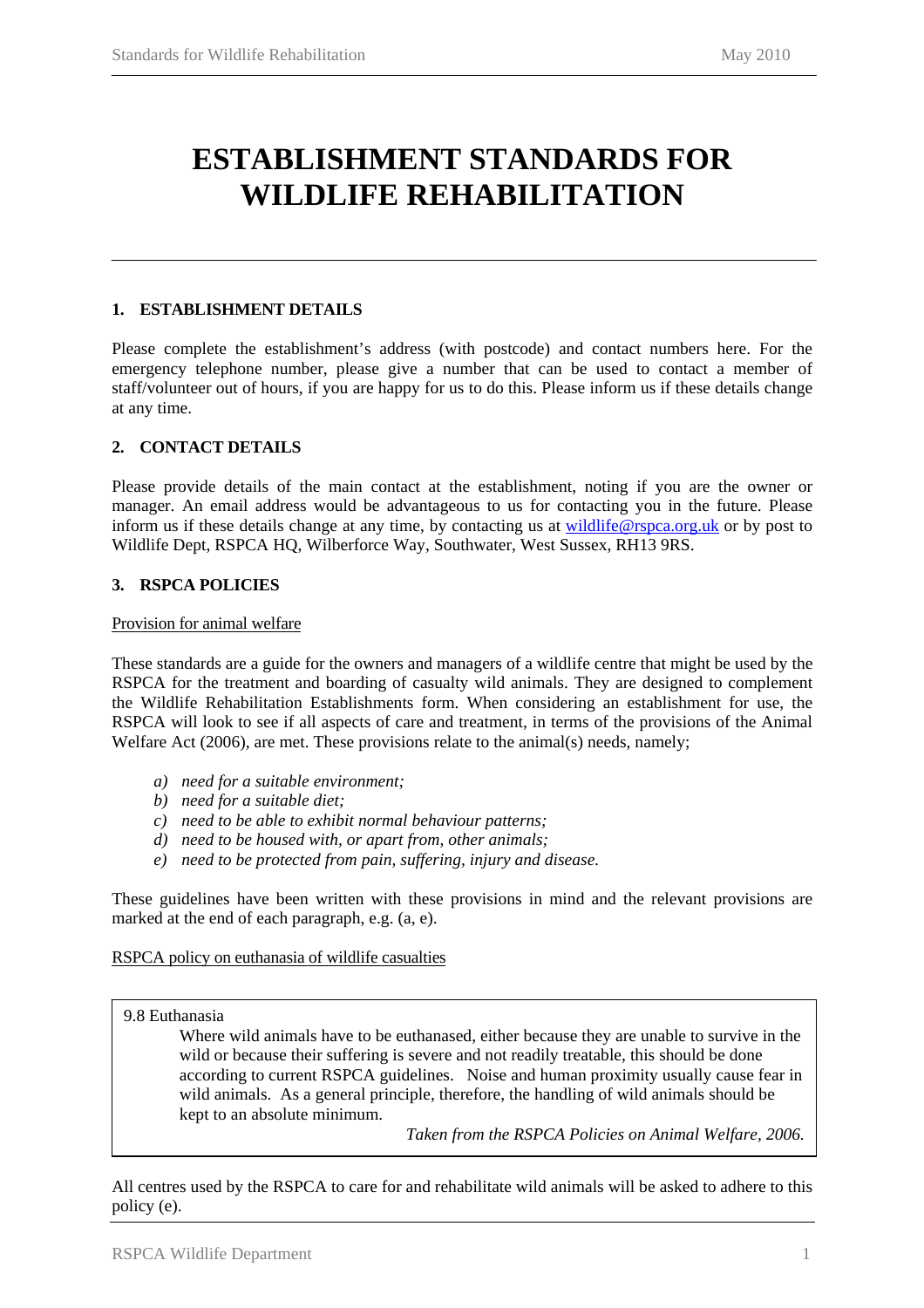<span id="page-5-0"></span>Animals that are unlikely to be released or those who will have, as judged by a veterinary surgeon (or other person responsible for that animal), an unacceptable quality of life after treatment, must be humanely destroyed without excessive delay to avoid prolonging suffering. Exceptions to this principle may occasionally arise<sup>[1](#page-5-1)</sup> (e).

Humane destruction must be carried out using methods acceptable to the RSPCA, by a vet or other suitably competent and authorised person (e).

RSPCA policy on wildlife rehabilitation:

#### 9.9 Wildlife Rehabilitation

 The RSPCA believes that in most instances wild animals should only be held and treated in hospitals and rescue centres where it is believed that there is a good chance that they will be successfully rehabilitated back into the wild. Where an animal is expected not to survive, or to remain permanently disabled or otherwise unfit for life in the wild, then it should be euthanased as soon as possible to avoid further suffering. Exceptions to this policy may be considered where the quality of life of the animal in a captive or semi-captive environment can be assured.

The remedial treatment of wild animals should involve as little stress as possible; it should be borne in mind that contact with humans is itself distressing for most untamed wild animals. Transport and treatment should therefore seek to minimise pain and distress to conscious animals, and techniques of general tranquillisation, analgesia and anaesthesia should be applied wherever possible. Distressing sensory stimulation through noise, sight, smell or touch should be kept to a minimum.

The RSPCA believes that casualty wild animals should only be treated by those operating to acceptable standards of treatment and care, and would welcome the introduction of an independent licensing scheme to ensure that proper standards are applied at all wildlife treatment centres.

The Society supports the alleviation of the suffering of wild animals even when such suffering is caused naturally, except where this will create greater suffering.

*Taken from the RSPCA Policies on Animal Welfare, 2006.*

All centres used by the RSPCA to care for and rehabilitate wild animals will be asked to adhere to this policy (e).

The ultimate aim of your rehabilitation centre must be to release casualties back to the wild; if this is not possible you should take action to prevent further suffering and this must be a priority. The casualty's potential for release and survival in the wild must be assessed at the earliest opportunity (b, c).

All animals must be given the opportunity to express normal behaviour in preparation for their release. Environmental enrichment is recognised as an important tool in achieving this goal, i.e. providing suitable substrates and hiding food so animals can forage, rather than eating from a bowl. (c, d).

l

<span id="page-5-1"></span><sup>1</sup> The RSPCA accepts that many bat care workers will keep non-releasable bats in captivity for education purposes. Although the RSPCA does not agree with this practice, it accepts that such animals may have a role to play and would wish to view any accommodation where permanent captives are held as part of its establishment visit.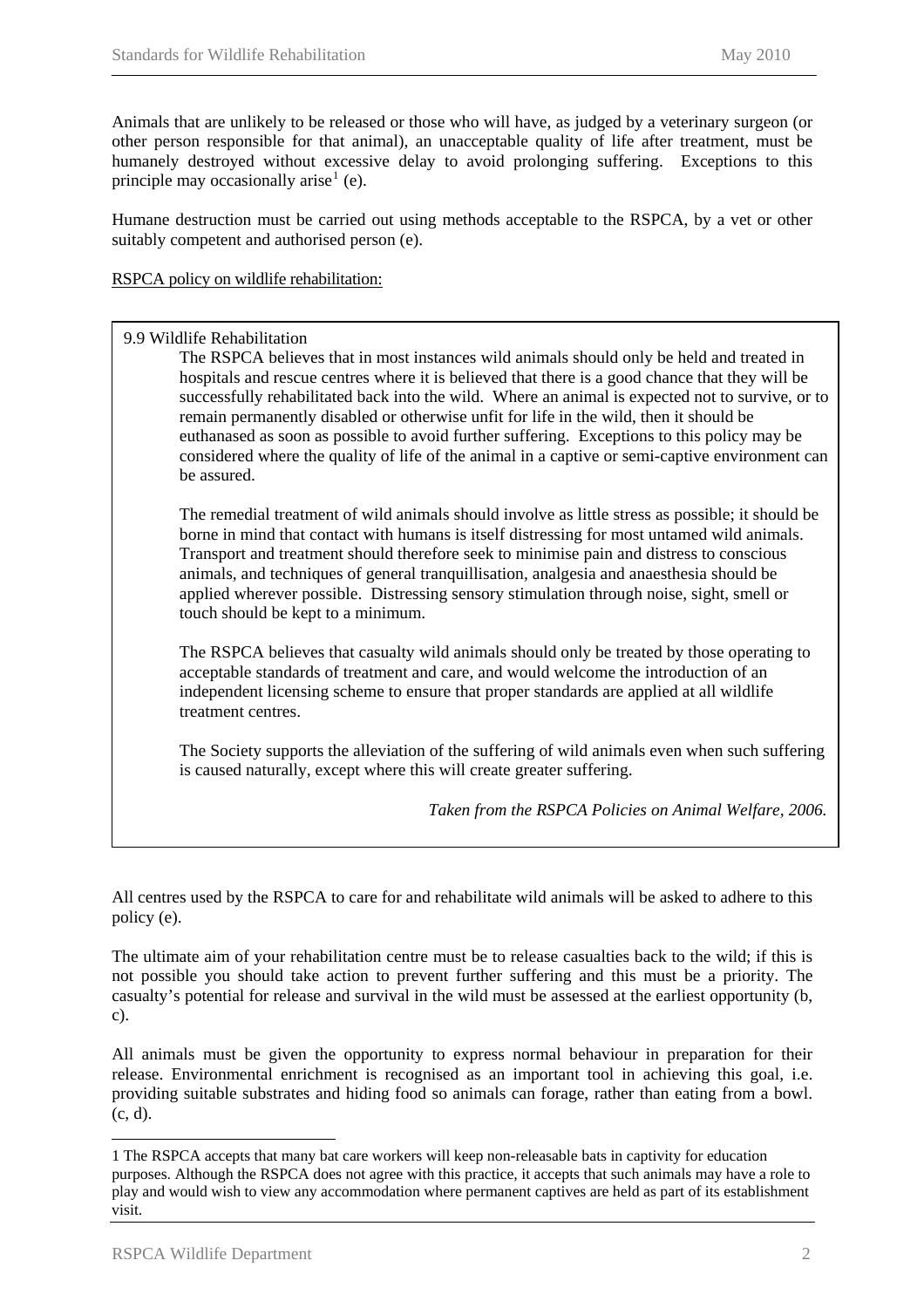#### <span id="page-6-0"></span>**4. ESTABLISHMENT POLICIES**

#### General principles

Where possible, you should not use a wildlife rehabilitation facility to board or house domestic animals. Wild animals will be stressed while in captivity and this stress is increased by the presence of domestic animals such as dogs and cats (a, d, e).

If you are looking to develop or redevelop any wildlife facility, you must review your current working conditions and ask yourself the following:

- do you wish to provide first aid and treatment or provide for long-term rehabilitation as well, as the facilities required differ for the two activities;
- do you have the necessary skills amongst their staff to ensure the proper care for the animals admitted;
- do you have adequate space for the facilities required;
- do you have the necessary funds to set up such an establishment with adequate facilities;
- do you have the necessary planning consents etc.

Wildlife casualties that are to be released should not be on display to the general public. When the public are admitted (on occasions such as open days and other fundraising events) people should be guided away from sensitive areas and animals undergoing rehabilitation must not be handled (a, e). Note that if you are open to the public for more than 7 days a year you may need a zoo licence.

Particular note must be taken of the overall security of the centre and if vulnerable or valuable species are kept then secure facilities may have to be installed (a).

#### Record keeping

You should use a recognised method of recording all admissions and this should be available for scrutiny. All recorded data should be kept in a way that allows information to be retrieved quickly and we would recommend a computerised system be used. If you are charging the RSPCA for rehabilitating wild animals, a report summarising what happened to each animal should be submitted along with any invoices.

Any database should record the following as a minimum (Table 1). However, we would encourage you to collect more information such as; reason for admission; age (adult, juvenile, etc.); sex (where known); site found; finder; identification marks (including ring, tattoo, collar, etc.); treatment; site of release; post release monitoring; post release recovery; and cause of death if known as this can help improve our understanding of rehabilitating wildlife. Centres are also encouraged to submit their records to the British Wildlife Rehabilitation Council (BWRC).

| Table 1. | Minimum details required (see Appendix IV). |  |  |
|----------|---------------------------------------------|--|--|
|----------|---------------------------------------------|--|--|

| <b>Species</b> | Incident no. | Arrival date | Result |     |      |           |
|----------------|--------------|--------------|--------|-----|------|-----------|
|                |              |              | Date   | Pts | died | Released* |
|                |              |              |        |     |      |           |

A record of each animal's progress should be maintained. This should identify where the animal was kept (a system is required to identify the enclosures), what treatment it has received and how its recovery had progressed. This should be readily available to anybody working at the establishment. (e). Where possible the cause of death should be established and recorded and any casualty dying in questionable circumstances should be the subject of a veterinary *post mortem*.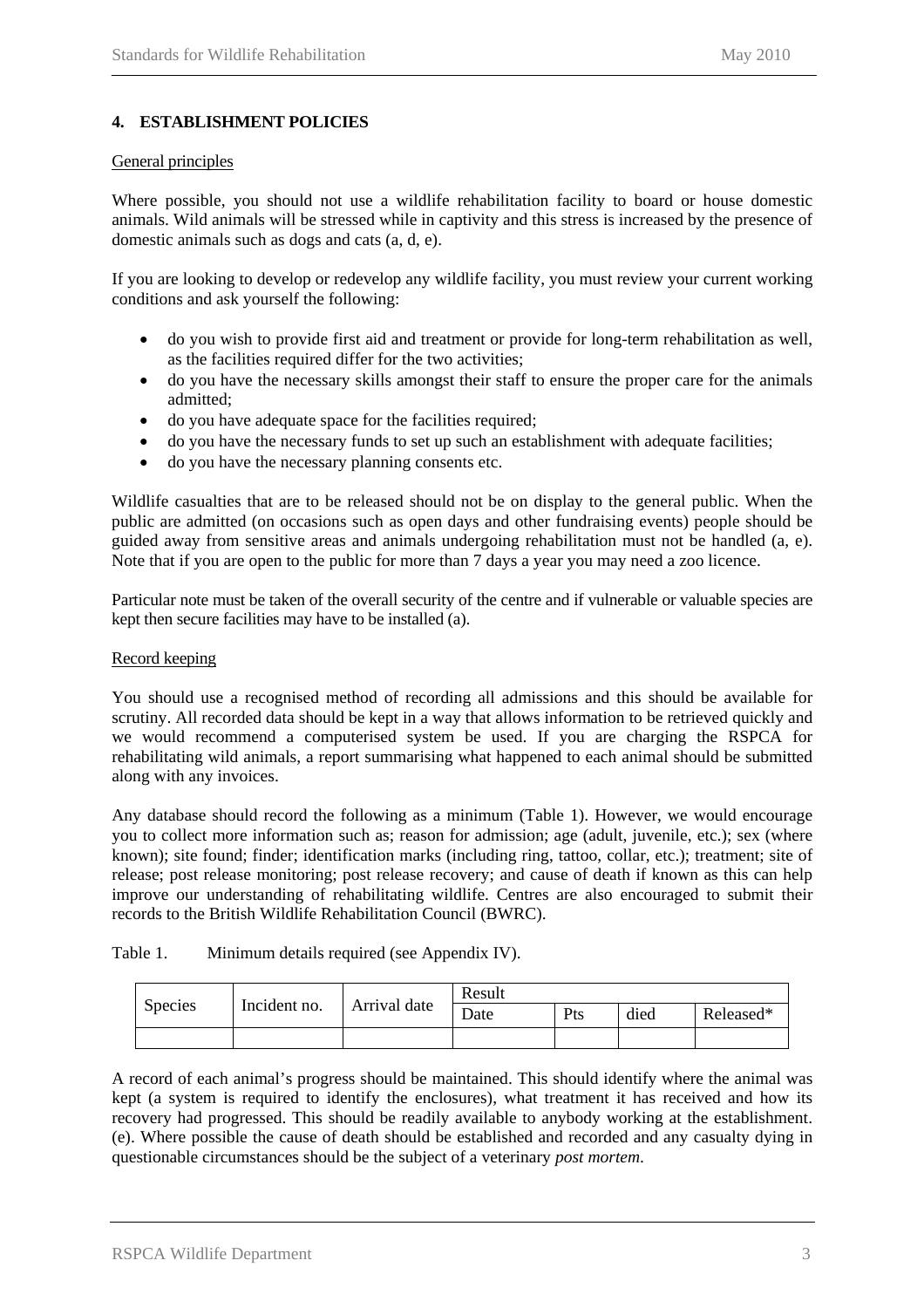#### <span id="page-7-0"></span>Responsibilities under the Animal Welfare Act

Liability for a welfare offence under the Animal Welfare Act will attach to the person or people responsible for the care of the animal. Depending on the circumstances, this could include staff members responsible for animal care and those in charge of management or administration of the centre. Taking the following steps would seem likely to help rehabilitators avoid liability:

- adopting standards for the care of different kinds of animals and following good practice guidelines;
- using care plans for all animals that come into the establishment and receiving veterinary advice on these where appropriate;
- keeping records of standards, good practice guidelines, care plans and veterinary advice and treatment received;
- keep records and, if required, provide reports regarding the welfare of animals in the care of the rehabilitator.

#### **Staff**

The operation of the centre must be under the direction of an appropriately trained (see Training) and/or experienced person (a-e). They must ensure that there are enough trained members of staff and volunteers to provide adequate care for the animals in care.

Staff and volunteers must comply with any health and safety requirements that are operating at the centre and be aware of any emergency procedures, e.g. fire (a-e). (*There are legal requirements that cover all health and safety matters*.)

Staff and volunteers must have adequate knowledge of the procedures in place in the event of an animal escaping. Particular note should be made in the event of the escape of a hazardous animal (ae).

#### **Training**

As manager of a rehabilitation centre, we would expect you to offer your staff and volunteers the opportunity to attend any recognised courses, training schemes or conferences which will help them develop their skills and knowledge. Schemes, such as the Government sponsored National Vocational Qualifications in Animal Care are to be recommended. It should also be noted that many animal care courses and veterinary nursing qualifications now include modules on wildlife rehabilitation which have been prepared in conjunction with the BWRC.

You are encouraged to join the BWRC's mailing list so you can receive the quarterly newsletter, *The Rehabilitator*. Previous editions can also be found at [http://www.bwrc.org.uk/.](http://www.bwrc.org.uk/) A library should also be available at the centre which staff and/or volunteers can use for animal identification or to learn more about ecology, behaviour, treatment, etc. The BWRC also runs workshops and conferences in wildlife care and rehabilitation. These events allow rehabilitators to learn about new techniques or research that is relevant to them and to meet with other rehabilitators from around the country. We would recommend that you, or someone from your centre, attend.

The International Wildlife Rehabilitation Council also holds courses and conferences in the US. Some courses are also available on-line. More information can be found at<http://www.iwrc-online.org/>

You and your staff are also encouraged to attend courses on other aspects of wildlife, such as those held by the Field Studies Council ([http://www.field-studies-council.org/\)](http://www.field-studies-council.org/) or The Mammal Society ([http://www.mammal.org/](http://www.abdn.ac.uk/mammal/)).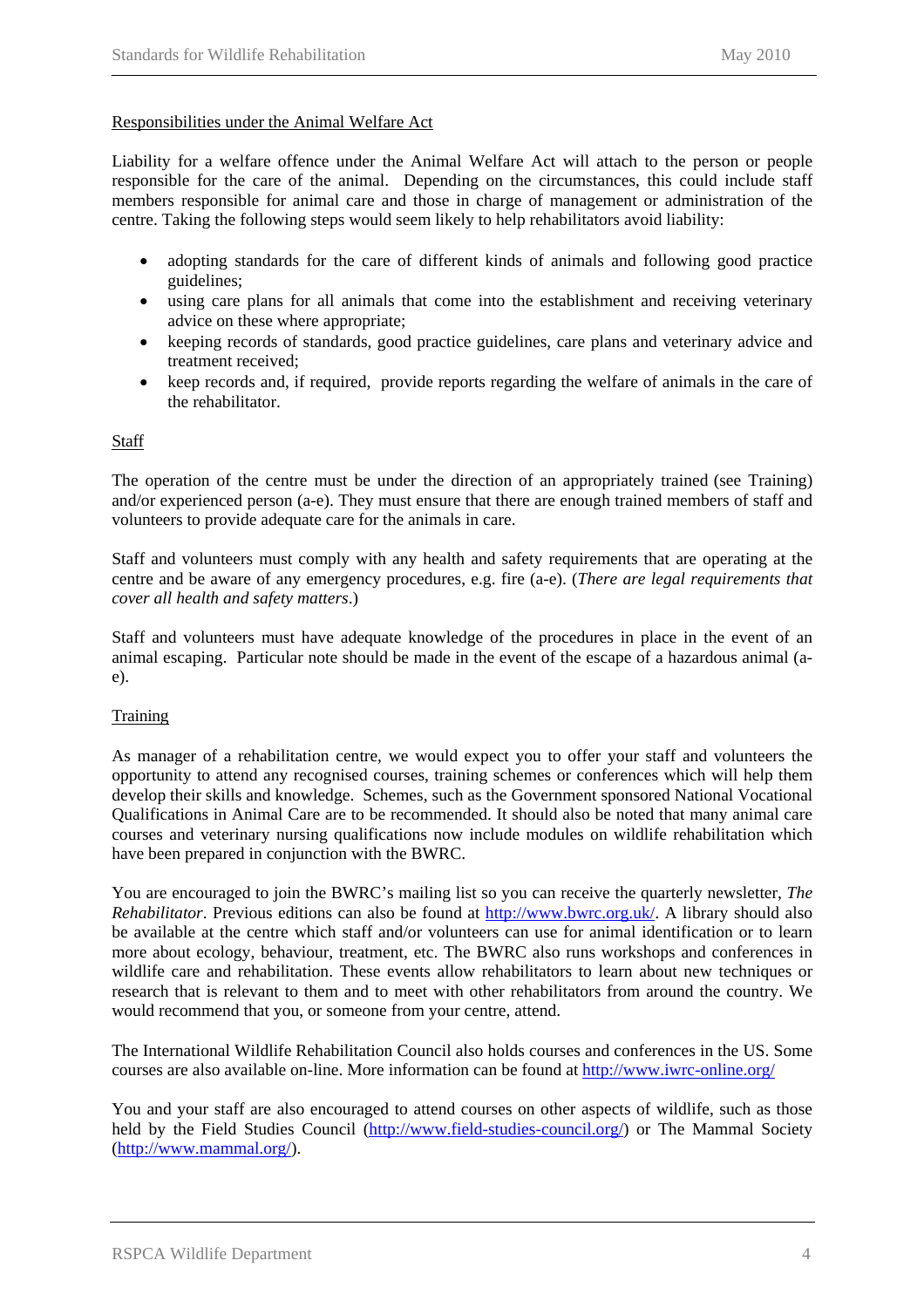#### <span id="page-8-0"></span>**Legislation**

A summary of the legislation relevant to wildlife rehabilitation is listed in Appendix II. This is just a brief summary. We expect all rehabilitators to be aware of the legislation pertinent to wildlife rehabilitation – the RSPCA is willing to advise where necessary.

Some aspects of wildlife rehabilitation require you to have a licence. For instance, you need a licence to keep grey squirrels (under the Destructive Animals Import Act 1932 and subsequent orders) and a licence to release them as well (under the Wildlife and Countryside Act 1981). Such licences can be general licences, such as WML GL30, licence to release certain Schedule 9 species (barn owl and white tailed eagle) or WML GL09 and WML GL10, licence to keep certain wild birds for the purposes of rehabilitation. More information is available from (*see Appendix II*) <http://www.naturalengland.org.uk/conservation/wildlife-management-licensing/genlicences.htm>

The RSPCA will not condone any illegal activity. This includes, for instance, the release of any individual animal of a species as defined by Section 14 of the Wildlife and Countryside Act (1981) (e.g. grey squirrel), unless it is under licence issued by Natural England or similar.

#### Good practice

The duty to ensure an animal's needs are met requires rehabilitators to achieve the standard of "good practice". The Animal Welfare Act (2006) does not define what represents good practice, as this may be subjective. Until court cases shed light on its meaning, it would seem advisable to:

- Assume that "good practice" is the standard that the majority of people with expertise in the relevant area would consider to be the appropriate level of care. The standard is likely to change as expert knowledge develops.
- Produce good practice guidelines to cover all areas of the rehabilitators' operations, practical and administrative. One example is the guidelines produced for badgers by the RSPCA, The Badger's Trust and Secret World Wildlife Rescue. Such guidelines should be compiled from existing evidence in the public domain and good quality data on rehabilitation success collected by the rehabilitators. Rehabilitators should have written standards of how they keep different species, as achieving or surpassing such standards could help show that a rehabilitator has met the legal standard required.
- Take into account any codes of practice which DEFRA issues under the Act. DEFRA intends to produce a codes of practice for the care of particular kinds of animals. Organisations such as the BWRC will be involved in any consultations that take place. These codes may provide practical guidance relating to the welfare offence. Failure to comply with a code will not constitute an offence but could be used as evidence to establish liability for the offence, whereas compliance with the code could be relied on as tending to negate liability for the offence.

#### **5. WILDLIFE SPECIES**

This section is for you to tell us which species you are willing to treat or hold at your centre. This can either be for full treatment and rehabilitation through to release or for holding until we can transfer the animal to a suitable facility for long-term care. If you can only provide facilities for holding some species (for up to 48 hours), please tick the box.

As already stated, you will require a licence from Natural England or Countryside Council for Wales to release or keep some species (e.g. grey squirrel, muntjac, Canada goose), so please tick the boxes if you have the appropriate licences.

You should clearly define the scope of your centre in terms of numbers and species of animal the centre can accommodate, and this must not be exceeded. Therefore please complete this part of the form accordingly.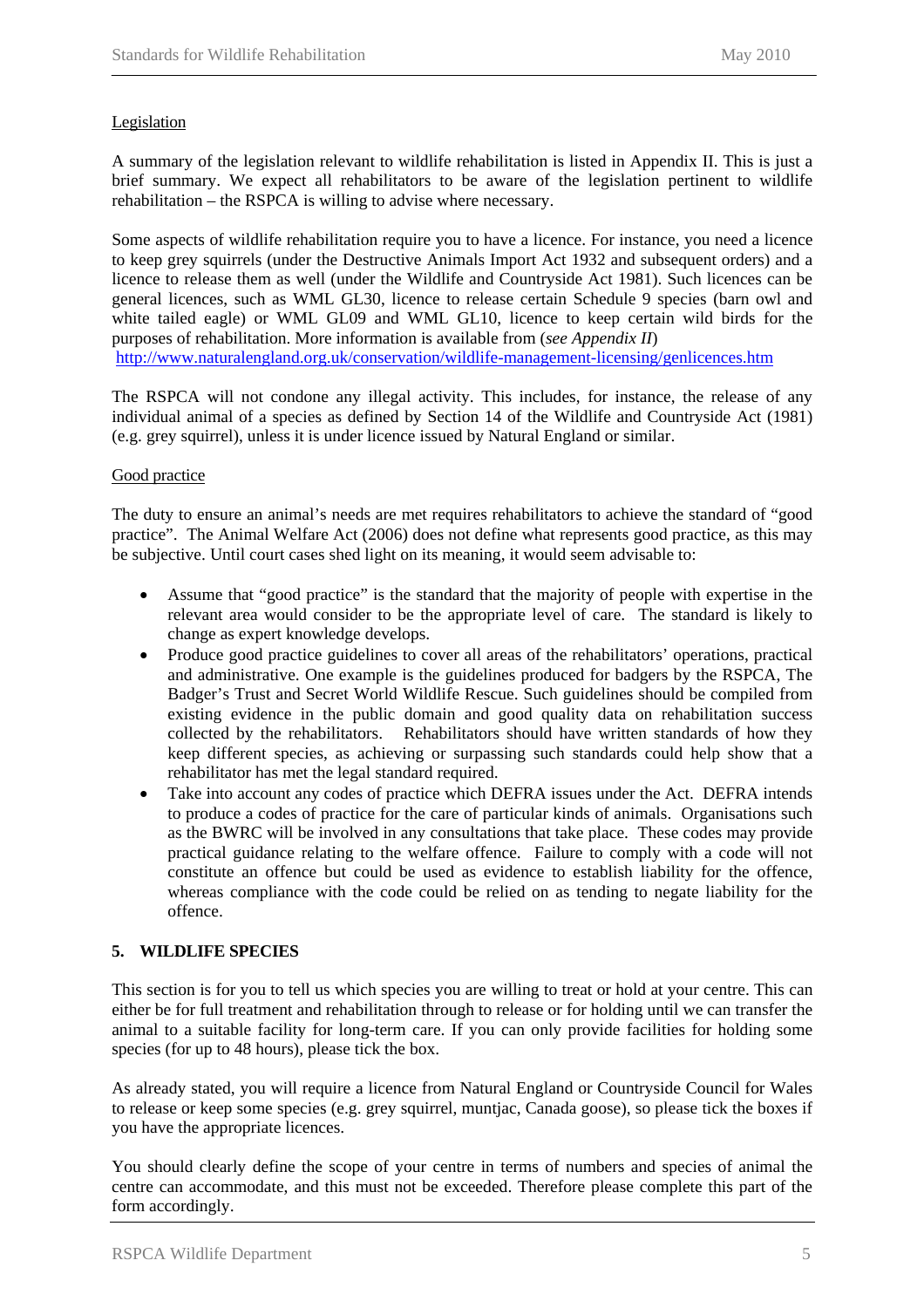<span id="page-9-0"></span>The range of species and numbers of animals that can be handled by a centre will depend on the facilities, staffing levels and expertise available. Each enclosure will have a limit as to the numbers of animals it can hold and this will limit the numbers of animals you can hold at the centre. Particular consideration should be given to times when you are very busy as the standard of care given to each animal could be affected. (a-e).

RSPCA staff bringing animals to the establishment should not try and encourage the staff at the establishment to take "just one more", nor should your staff be tempted to do so. Rehabilitators should:

- review their capacity and availability of resources for seasonal peaks of animals being received into the establishment;
- plan for emergencies such as unexpectedly large numbers of animals requiring care, or staff shortages.

#### Oiled seabirds

If you intend to clean oiled seabirds at the centre then the minimum requirements listed in the RSPCA's Oiled Guillemot Protocol must be applied. This should be a separate facility apart from the main establishment and you must be aware that there are strict regulations regarding the disposal of contaminated water, etc. A copy of the protocol is available from the RSPCA's Wildlife Department.

#### **Orphans**

Taking in orphans is regarded as the last resort and careful consideration must be given to all the possible alternatives such as returning them to the place they were found, e.g. foxes (Robertson and Harris 1995). (*See Appendix 1)* They should only be handled when required for feeding, cleaning, etc., as prolonged handling will make them accustomed to people and so not suitable for release. They should not be handled by members of the public or other visitors.

#### **6. COLLECTIONS**

This section allows you to tell us if you are willing to:

- take animals from RSPCA staff only;
- take animals from RSPCA and members of the public;
- collect animals on our behalf.

If you are willing to receive or collect animals from members of the public, then please provide us with a contact number that you are happy for us to give to members of the public, when required. You can confirm that you are willing for us to do this when you sign the declaration (section 10 and 11).

If you are willing to collect animals, then please let us know the area you are prepared to collect them from. As our system uses postcodes, then this is the best way to tell us; otherwise please state town(s) or county(ies).

#### **7. VETERINARY SURGEON**

You must have an arrangement for a veterinary surgeon to visit your establishment on a regular basis. All visits must be recorded on the animals' notes (e). Please record the details of your veterinary surgeon/practice here and, if possible, provide details of their experience with wildlife.

#### First aid/treatment

The involvement of a veterinary surgeon that is both keen and knowledgeable in the treatment of wild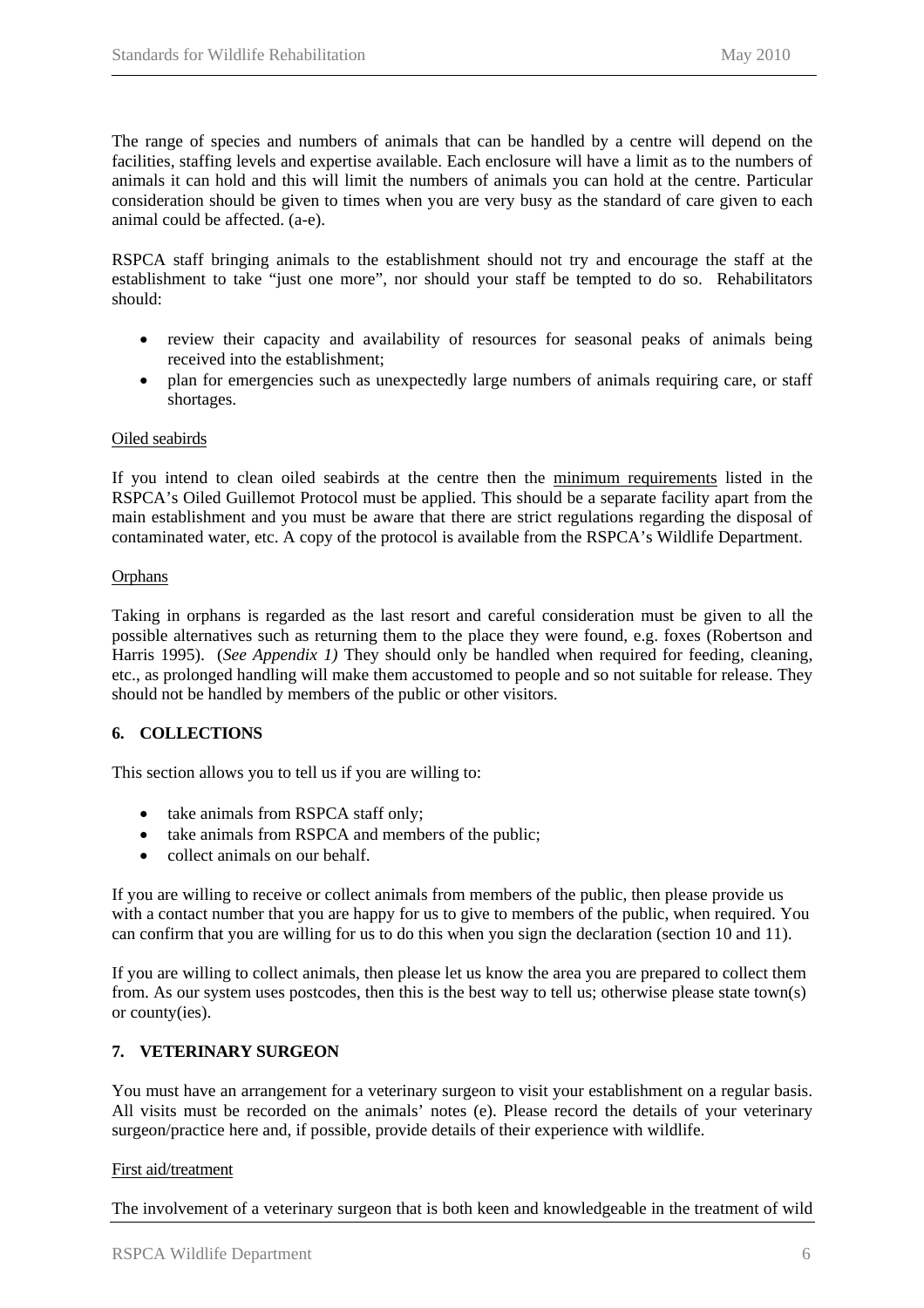<span id="page-10-0"></span>animal casualties is essential and is encouraged. The close relationship between the vet, the rehabilitator and staff at the centre will obviously benefit the animals in the long run (e).

All lay persons dealing with wildlife casualties should be instructed in the techniques likely to be used to stabilise a patient. First aid techniques should "do no harm" and promote the rapid recovery of the patient (e). There are many publications relating to the care of sick orphaned and injured animals and for selected references see the list in *Appendix III*. Any subsequent treatment should be undertaken under the advice of a veterinary surgeon. Invasive or surgical procedures can only be undertaken by, or under the direct supervision of a veterinary surgeon (e).

A responsible member of staff with the appropriate experience and qualifications must check every animal at regular intervals and any animal that needs attention must receive it promptly (e).

#### **8. FACILITIES**

#### Animal reception/examination

New arrivals should be examined in a secure and quiet area away from other patients and the public, so a reception and/or examination area should be provided. This area must be secure to prevent the animal from escaping.

Specific attention should be paid to the potential of diseases and parasites that may arrive with sick and casualty animals. A recognised routine for the control of such organisms should be agreed with your veterinary surgeon (a, e).

#### Veterinary facilities

In order for your vet to perform their duties at your establishment, you should provide: an examination table, a range of surgical instruments, anaesthetic facilities, and basic diagnostic instruments. Sufficient power points to take additional lights or other electrical equipment should be available along with a comprehensive range of drugs (e). A quiet area where animals can recover from any effects of sedation should be provided (e). *It should be noted that anybody using the centre's veterinary facility to its full capacity is subject to the provisions of the Veterinary Surgeons Act 1966, Medicines Act 1968, and any other relevant legislation.*

If you keep a supply of drugs, vaccines or other veterinary products they must be kept under lock and key with access by authorised persons only. Complete and up to date records of all drugs must be kept and their use must be recorded (e).

If you cannot provide a full veterinary facility, a clean, ventilated treatment room or secure area should be provided for routine examination of animals along with a quiet area where animals can recover from any effects of sedation (e). A quarantine area should also be provided to keep new admissions away from the other casualties. This area can also hold particularly sick or distressed animal(s), but any such area must be separately ventilated (e).

#### Design, positioning and maintenance of rehabilitation facilities

All animals must be provided with adequate space and enrichment to promote the best possible recovery. Enclosures should be designed, positioned and maintained so as to prevent distress or discomfort to the animals for which they are intended. You should be aware of current improvements in design and these should be incorporated in enclosure construction and renovation (a).

Each enclosure should clearly marked (e.g. numbered) and must also be designed in consideration of the different phases as outlined in *Appendix I*.

Each enclosure should allow the natural behaviour patterns of the animals to be expressed and developed without undue competition, although it is accepted that this will be subject to management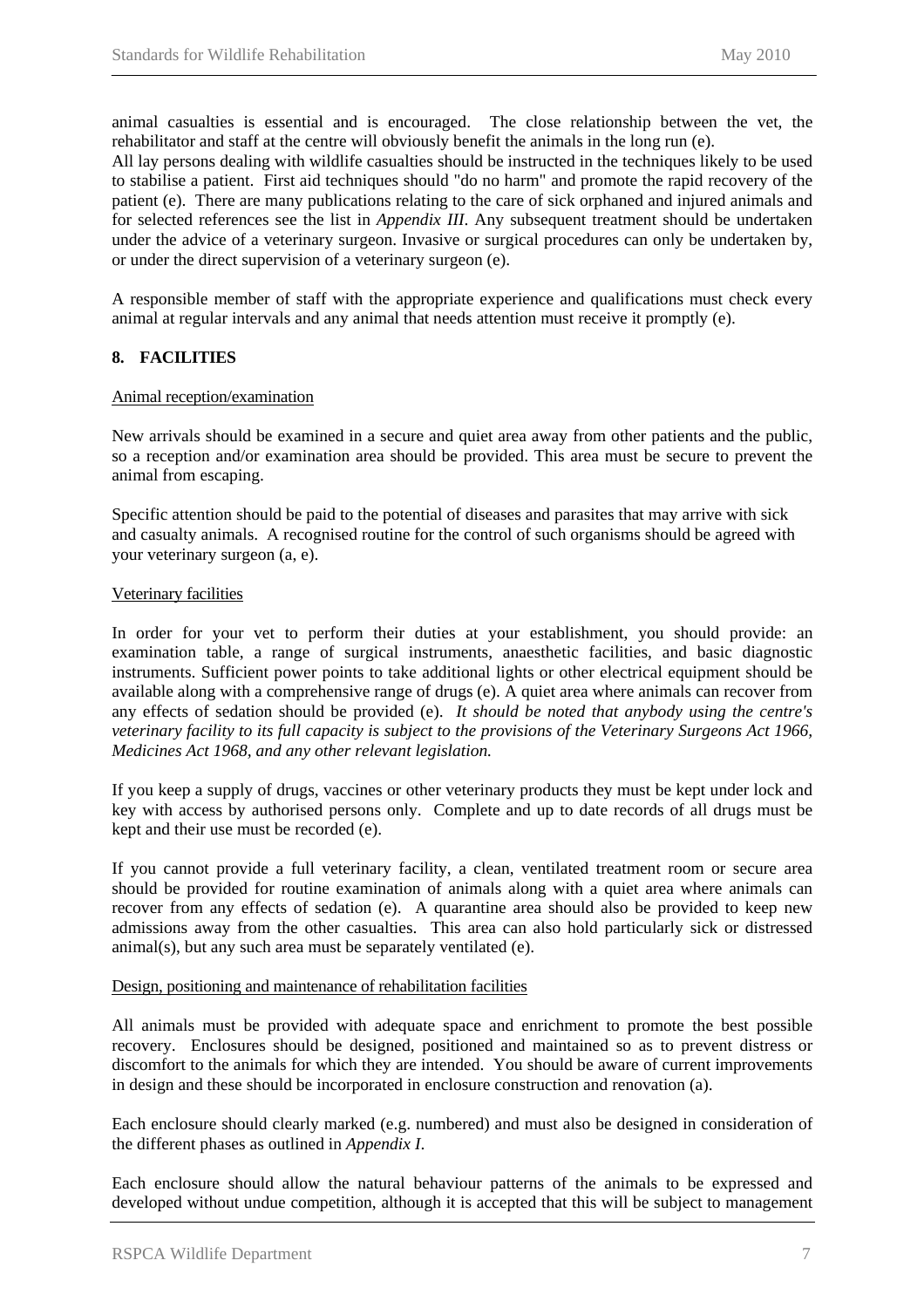<span id="page-11-0"></span>and clinical requirements (a, c). Consideration should also be given for the need to catch the animal for veterinary inspection and release. Environmental enrichment, such as using natural substrates on the floors of the enclosures, the use of branches, plantings, screens, logs, rocks, etc. to provide perches, hiding places and so on, will promote natural behaviours in most species (a, c). It is also recommended that you do not rely on food bowls but that you allow the animals to forage by spreading or hiding food within the enclosure.

A balance needs to be achieved between the animal's clinical needs and mental well-being (a,e) and so when providing environmental enrichment, efforts must be made to limit the spread of pathogens, parasites and pests in the enclosures.

Enclosures must be adequately spaced and screened from any stressful influences which may affect the animals' recovery, rehabilitation, release and its successful integration into its native environment, including (a,e):

- domestic animals:
- predatory animals;
- humans;
- machinery;
- pollution.

There should be enclosures available meeting all the above criteria for animals that:

- need to be kept separate from other animals;
- need to be kept together with sufficient space for all the individuals especially with regard to shelter and roosting/resting sites (a, d).

It must be remembered that wild animals have different senses to humans so providing screens to prevent animals seeing each other is pointless if the animals can still smell or hear each other (a, e).

All external enclosures must have sufficient shelter to enable the animals to avoid extremes of weather, e.g. rain, sun, wind, snow, etc. should they choose to do so. The enclosures must be kept in a good state of repair. Any defect likely to cause harm to the occupants or allow them to escape must be rectified immediately. Certain materials are also known to be toxic and these must not be used in the construction of enclosures.

#### Additional requirements for indoor enclosures

#### *The following must be read in conjunction with the paragraphs above.*

All animal areas must be totally separate from any human living space and staff rest areas. Wild animals undergoing rehabilitation should not be kept within a human living space and domestic pets should not be allowed to mix with wild animals undergoing rehabilitation.

All indoor enclosures must be suitable for the species of wild animal that are to be kept in them; this includes ventilation and lighting. All animal areas must be maintained at a temperature, and where necessary, humidity suitable for the animals in care. Day and night-time cycles should be maintained and, where possible, animals should be given a choice by providing dark refuges (e.g. kennels, roost boxes) during hours of daylight. Note that some species of animal may be affected by the flickering of fluorescent lighting (a, e).

#### Hygiene controls

You should have a policy for the control of disease and pest species and for preventing further outbreaks. Care must be taken to prevent cross infection between casualties. This may require that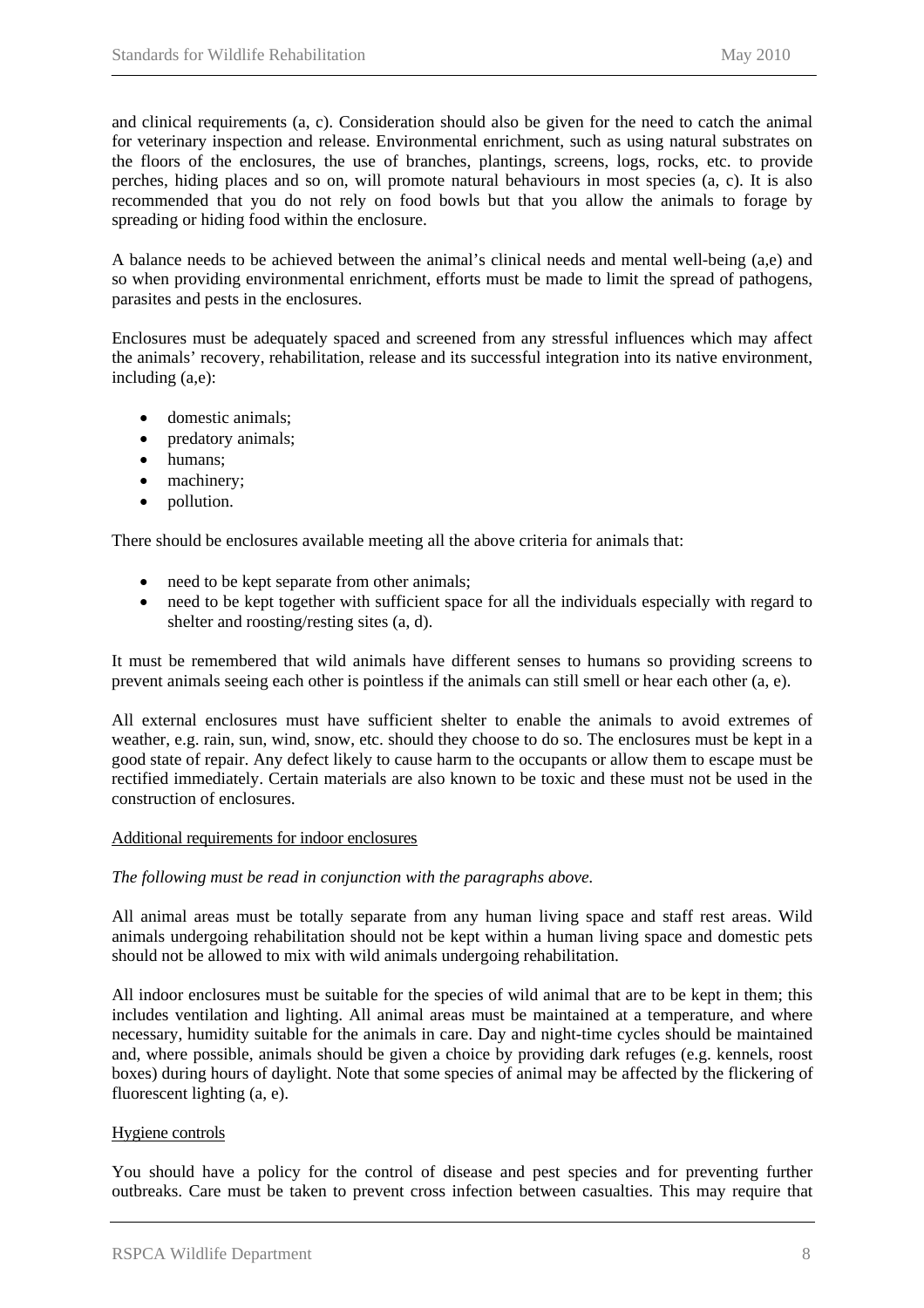<span id="page-12-0"></span>clean gloves and utensils be used for each casualty and that footbaths or similar be provided between enclosures.

All inside enclosures must be constructed so as to facilitate easy cleaning, in order to control pathogens and parasites. All cleaning must be undertaken on a regular basis. Proper standards of hygiene both in respect of personal hygiene and that of the enclosures, kitchens, treatment rooms, etc, must be maintained especially:

- attention to be given to animal enclosures to avoid the build up of pathogens including, in the case of aquatic animals, the regular monitoring of water quality both indoors and out;
- non toxic cleaning agents should be used along with appropriate means to apply them;
- fresh water must be available for rinsing down;
- veterinary advice should be sought on all aspects of cleaning of enclosures or other areas;
- additional advice may be required following identification of an infectious disease in any animal.

The drainage of all enclosures should be capable of removing all excess water efficiently, subject to local water authorities or Environment Agency guidance and the refuse material must be regularly removed and disposed of. *(The disposal of waste may be subject to a variety of legislative controls. Advice may be sought from the Environment Agency or the Environmental Department of the local authority)* (e).

Smoking by staff within the centre must be prohibited. Special areas can be provided for smokers (e).

#### Provision and storage of suitable food and drink

Food and drink must be suitable for the species concerned and for each individual animal. The condition, size and age of each animal must be borne in mind as well as the need to allow for special circumstances (e.g. fast days, hibernation, etc.) and special diets for certain animals (e.g. animals undergoing a course of veterinary treatment, or pregnant animals) (b). Where necessary, obtain veterinary or other specialist advice regarding the diet of a particular species or individual (b). (*See Appendix I, paragraph 6*)

Environmental enrichment is important to consider when feeding captive wild animals. Where possible, animals should be presented with choice and a diet similar to that which it would eat in the wild. Animals should also have opportunities to forage; remember that wild animals do not feed from bowls, nor do they take food from tweezers (b).

All food and drink receptacles must be thoroughly cleaned at least daily and sterilised where and when appropriate. Supplies of food and drink must be stored under hygienic conditions and in particular:

- food and drink must be protected against dampness, deterioration, mould or from contamination by flies, birds, rodents or other animals (b, e);
- supplies of perishable food and drink, other than those brought into the premises on a day-today basis, to be stored under refrigeration, where appropriate (b, e);
- receptacles and utensils used for animal food must not be used for any other purpose (e).

All food should be prepared in a hygienic kitchen facility in an area separate from the main animal housing areas and should not be used for human food preparation. The kitchen must be of a size compatible to the size of the centre and the number of animals likely to be held.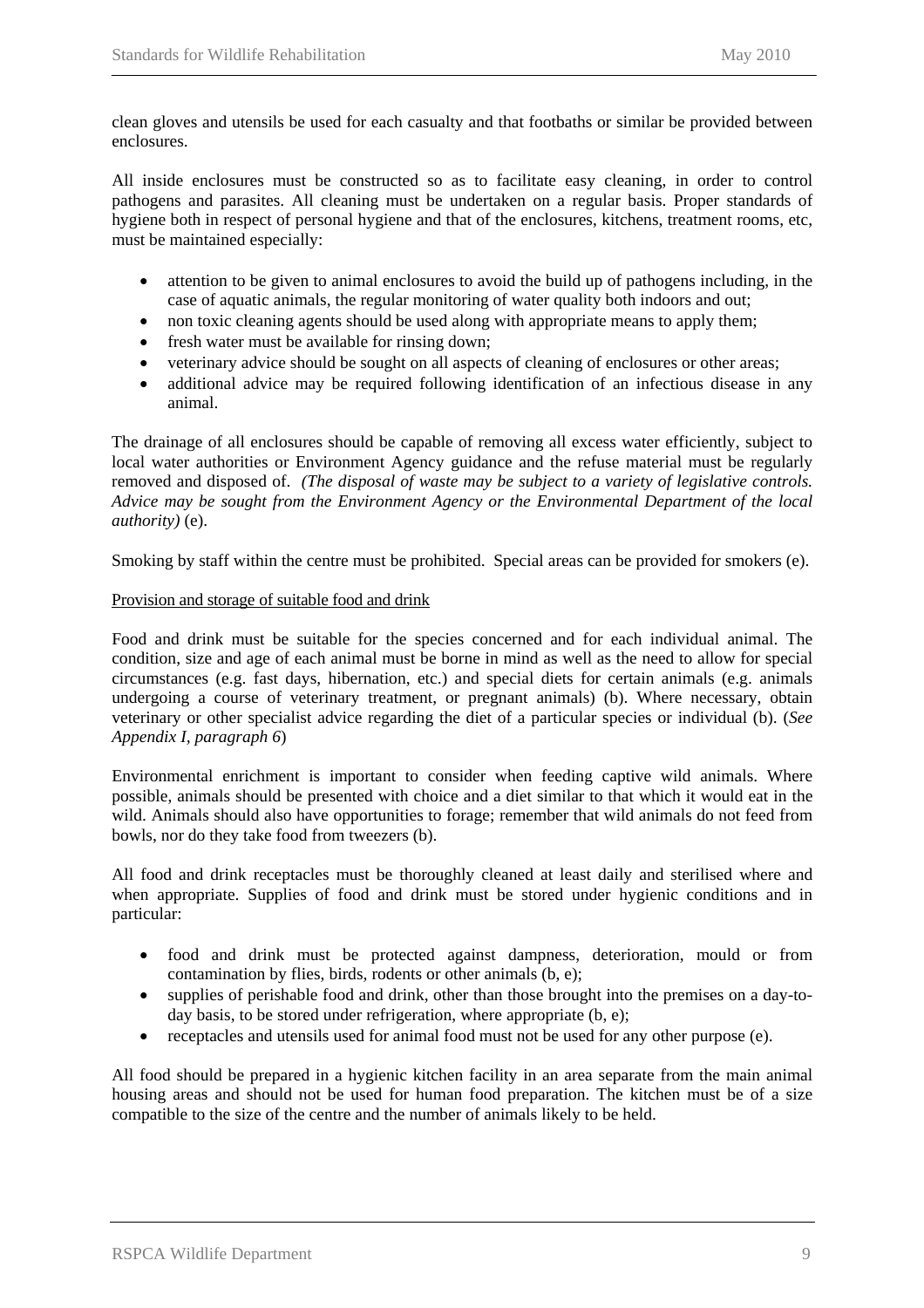#### <span id="page-13-0"></span>**9. RELEASE OF REHABILITATED WILDLIFE**

You should only be releasing animals that can be released under current legislation and that are healthy, fully fit and able to sustain themselves once free. *Failure to comply with this may constitute an offence under the Animal Welfare Act 2006, or the Wildlife and Countryside Act, 1981 (as amended).*

If an animal has become dependent on you and is unable to fend for itself in the wild, then releasing that animal is likely to be a welfare offence. (It might also be a cruelty offence if the animal suffers unnecessarily as a result.) A rehabilitation programme that gradually re-accustoms such animals to the wild is necessary. For the majority of that programme you will remain responsible for the animal and should put out food and water for as long as it is necessary. Only when the animal is free to roam at will and not dependent on food or water provided at the release pen will your obligations cease.

For the majority of species, adult animals must be released in the area from which they came and into their own territory. You should not release an animal into a new area even if you think the area where the animal was found is unsuitable. However, for juvenile animals it is often necessary to find a new release site away from where the animals were found.

Release sites must be selected with care. Where practicable, all releases must be undertaken with the consent of the landowner. There may also be occasions when they will be asked to co-operate in some way, such as feeding the animal at the release site. Care should be taken that the release site is not protected under the Wildlife and Countryside Act, because the release of even a native species onto such a site may constitute an offence. Such areas include Sites of Special Scientific Interest (SSSIs) or Areas of Special Protection (ASPs).

The site for release must be suitable for the species concerned. Particular attention must be paid to the following:

- suitability of habitat;
- habitat carrying capacity;
- territories already established in the habitat;
- food availability;
- man-made hazards, e.g. roads, pest control operations, power cables, oil spillage, hunting, etc.

Weather conditions must be appropriate for the particular animal and type of release proposed; generally, no animal should be released in heavy snow or rain, high wind, or extended wet, dry, hot or cold periods or if such conditions are imminent.

#### Post-release monitoring

The RSPCA encourages, where possible, the marking of rehabilitated animals on their release so that information can be obtained as to their survival. However this is subject to the appropriate licensing, e.g. badgers can only be tattooed under a licence from Natural England or CCW. However, the Society accepts that there may be restrictions due to the numbers of animals and the cost of some marking and tagging equipment.

RSPCA Wildlife Centres are engaged in research to monitor the survival of rehabilitated wild animals after release. Other RSPCA centres and independent rehabilitators should be encouraged to consider doing likewise. Advice on the techniques of methods available can be obtained from the RSPCA Wildlife Department. The Society aims to publish the results of this research in scientific journals – some are already available (see reading list). Copies of these papers can be provided on application to RSPCA Wildlife Department.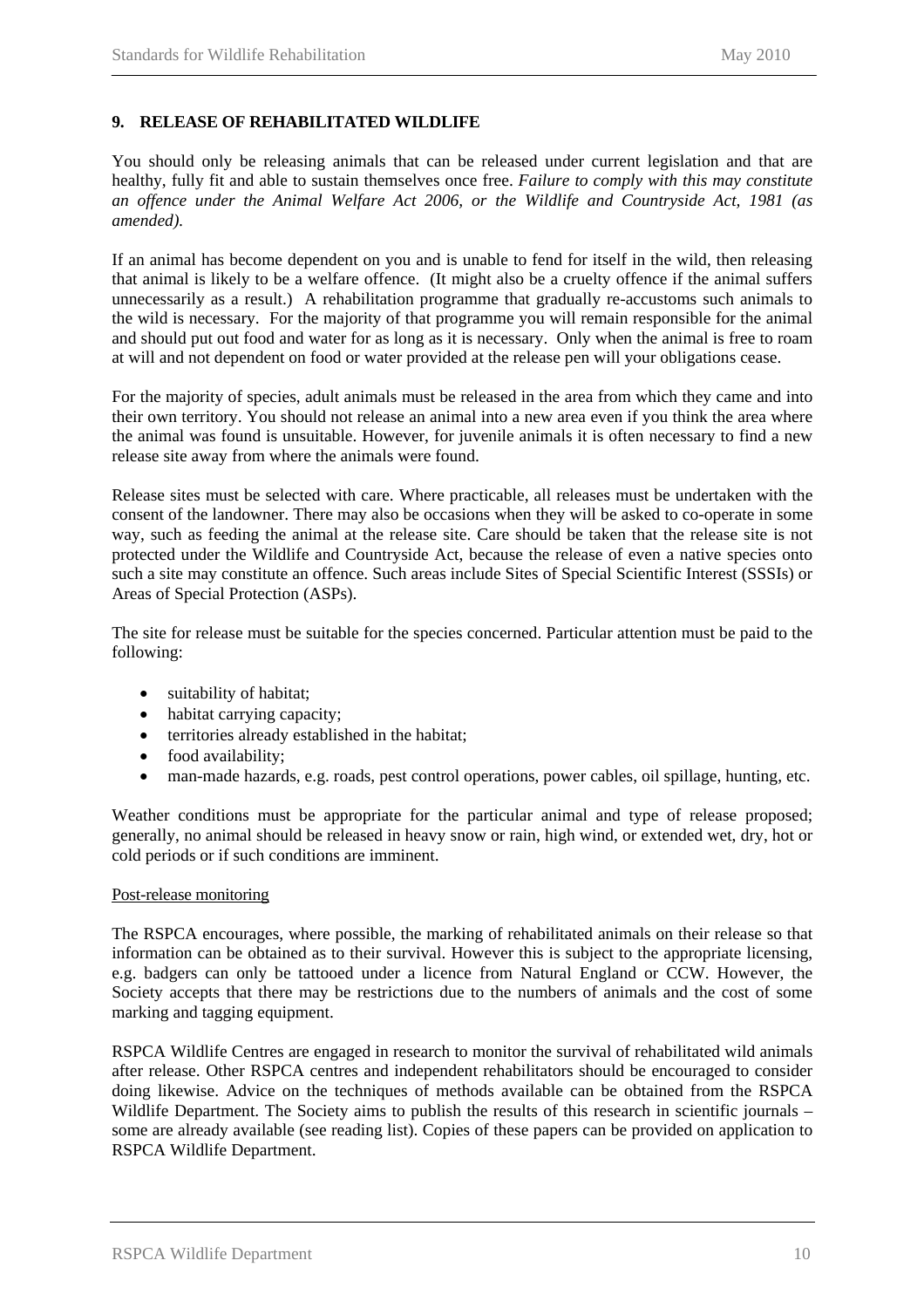#### <span id="page-14-0"></span>**10. DECLARATION**

This section effectively replaces the old boarding agreement by providing a number of clauses for which we would like your agreement. Please tick the boxes and sign at the bottom. By signing, you agree to work according to the policies set down by the RSPCA in this document.

Statements 1-3 relate to the RSPCA's monitoring of the establishments we use and so we keep a database of those establishments. It is important for us that the information you provide us is accurate and up-to-date, so we ask you to confirm that the details are accurate and to inform of us of any changes that may occur.

Statements 4 and 5 relate to the RSPCA's approval process. Your establishments will only be used by the RSPCA once it has been visited and approved by one of our Wildlife Officers. We would also like your agreement that we can enter your premises if we have received a complaint about an animal in your care.

For statement 6 we are asking you to volunteer any information about any convictions you or your staff may have had under animal welfare or conservation legislation. Any convictions will not necessarily prevent your establishment from being approved.

We regret to say that, at present, we cannot permit the use of the RSPCA logo or any reference to the RSPCA in any promotional literature.

#### **11. DATA PROTECTION**

This section is for you to sign the form and so give us consent (or not) to give your details to members of the public if they should require these details to report an animal in distress.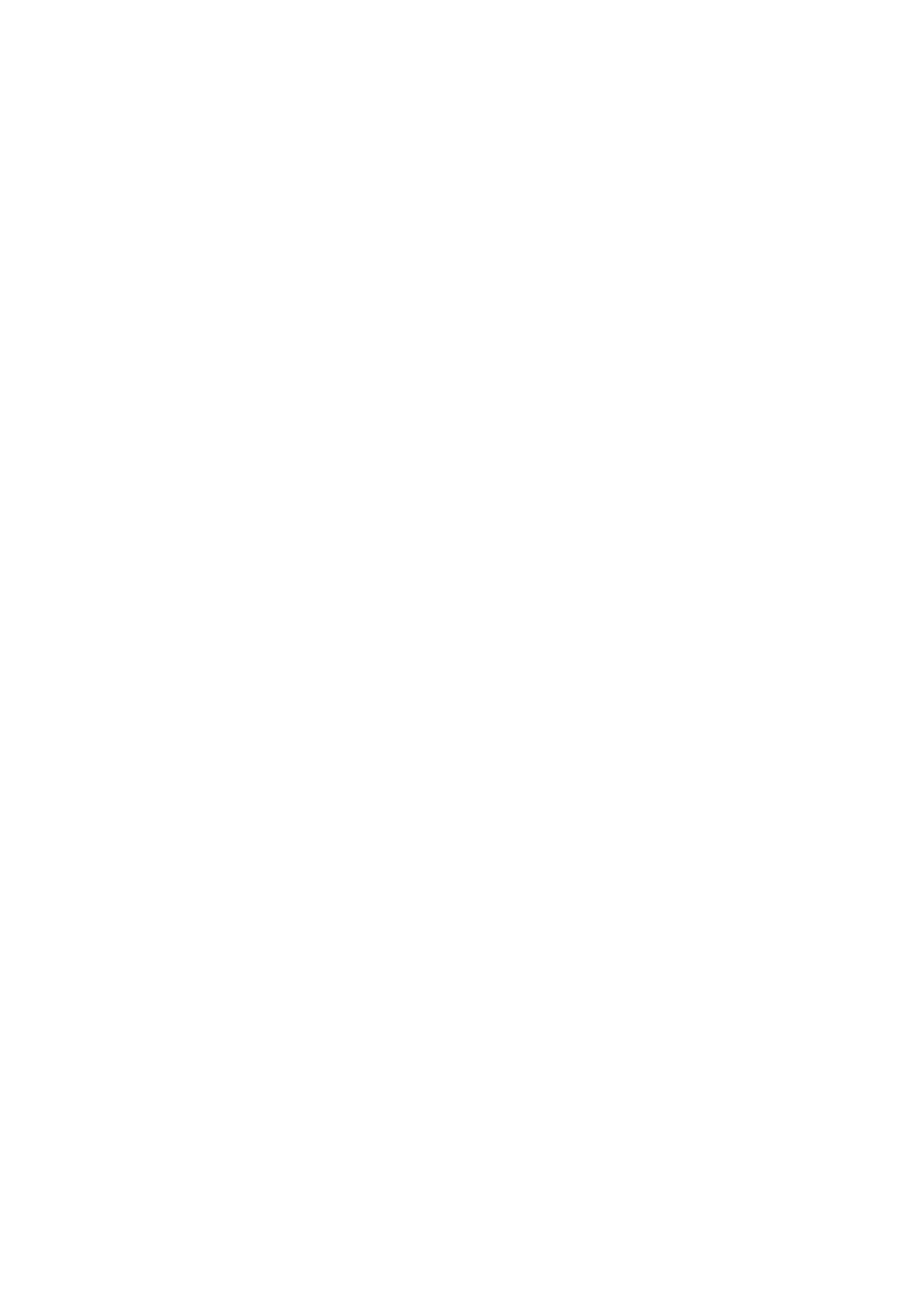#### *APPENDIX I*

## **GUIDELINES FOR ACCOMMODATION AND KEEPING**

#### **GENERAL GUIDELINES**

- 1. The accommodation of a casualty may require 3 distinct phases:
	- i) Intensive care, where the animal needs regular and possibly frequent close attention and a controlled environment.
		- a) Essential requirements are warmth, darkness, quiet, privacy, and cleanliness.
		- b) Housing for individual animals or groups of animals should have independent control of temperature, light, ventilation, and drainage. Note that proper control of temperature and ventilation also requires good insulation.
		- c) Enclosures should allow animals to be visually separated where necessary, but should provide for observation by staff without disturbance.
		- d) A food preparation and storage area within intensive care and separate from the rest of the facility is desirable.
		- e) A quarantine space, that can be totally isolated from the remainder of the intensive care area, may be desirable.
		- f) Bedding should be regularly changed to maintain good hygiene. Bedding should be either of disposable material such as paper, or easily disinfected if it is to be reused. Hay and straw are not recommended, as they can be sources of serious infection. Towels may be suitable for some species: calf-matting, astroturf or plain concrete for others, depending on species and circumstances.
	- ii) Intermediate care, where some, but lesser attention is required and environmental variables are less critical.
		- a) Intermediate caging should be spacious enough to allow exercise, but not so large as to make observation, handling or catching of the animals difficult.
	- iii) Rehabilitation, where human attention should be minimised and environmental conditions are approximate to those found in the wild.
		- a) Rehabilitation accommodation should offer as much space for exercise as possible, in surroundings similar to the natural environment.
		- b) Shelter from rain and wind should be provided, but the animals should also have access to areas exposed to the weather.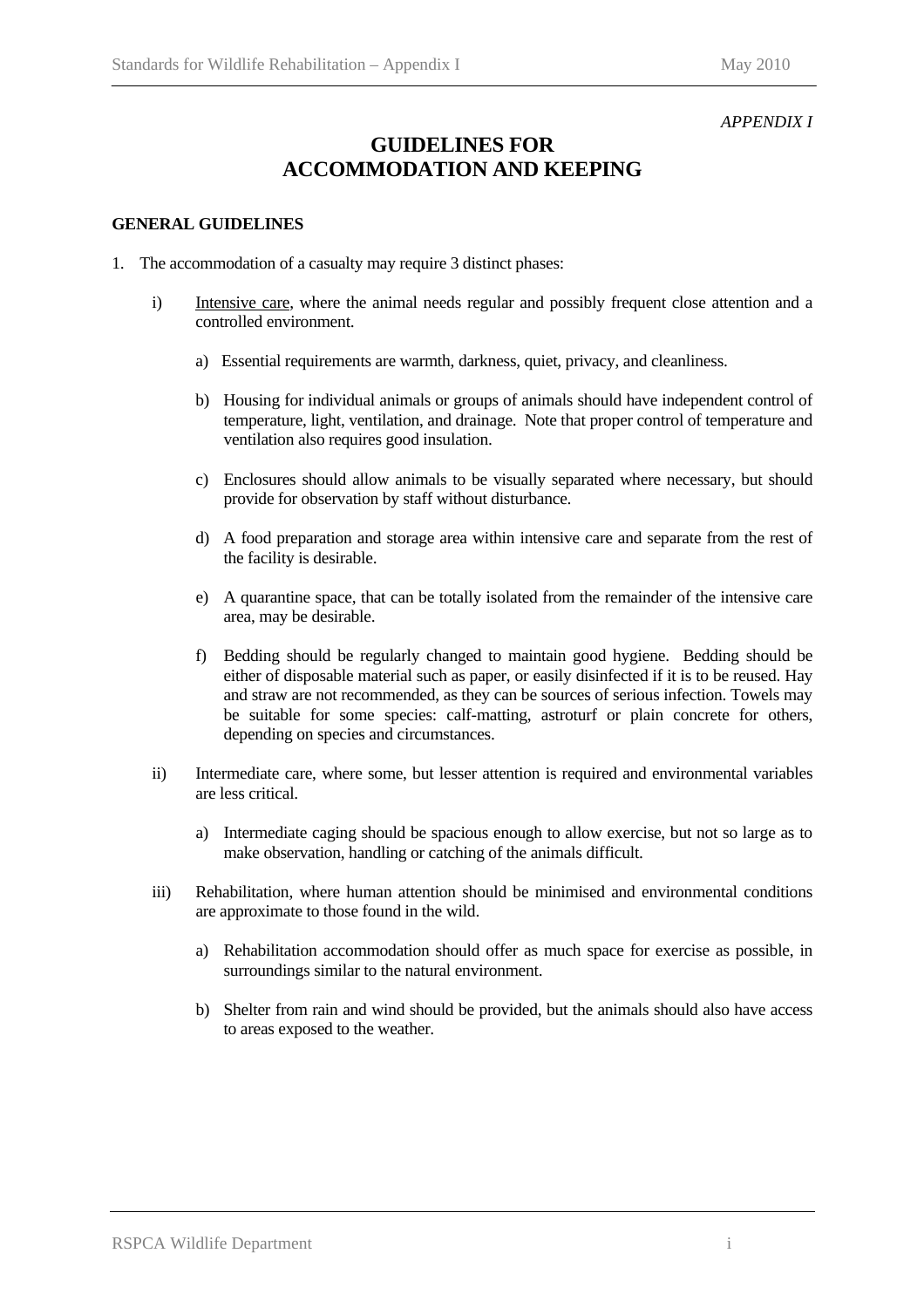- c) Furnishings and equipment appropriate to the species should be provided, particularly in the rehabilitation phase, where behavioural as well as physical needs are important.
- 2. The vast majority of injured or sick animals will only require intensive care facilities as described above before being released. This is on the assumption that such care is short term only and, that during such care, the animal's behaviour will be restricted due to its treatment regime.
- 3. To accommodate a wide variety of species, accommodation in each phase, especially in intensive care, should be flexible in design.
- 4. Good hygiene is important in all stages of treatment, and is imperative in intensive care. Accommodation should be designed to allow maintenance of the best hygiene standards. Disposable or "knock-down" accommodation may be appropriate for many species.

#### **ORPHANS**

5. Taking any orphaned animal into care should be regarded as a last resort. In many cases, and for most species, a young animal which is apparently orphaned or abandoned by its parents has a higher probability of survival if left where it is found. Possible options include, leaving the animal alone, and/or providing some form of in-situ care such as supplementary feeding. Other options may be available and should be carefully considered (*see, for example, reference list at Appendix III*). It is normally only orphaned animals that will go through all three phases of care.

#### **CARE AND FEEDING**

- 6. a) Veterinary care and support is essential to provide for the physical needs of casualties. First Aid to stabilise the condition of a casualty may be undertaken by an experienced rehabilitator, but further treatment requires veterinary advice. (*See Appendix II, Legislation*)
	- b) A good knowledge of the behaviour and ecology of the species in care is necessary to develop proper rehabilitation and release programmes. (*See Appendix III, reference list*)
	- c) Care must be taken during the more intensive phases of treatment to avoid imprinting or habituation of the animal to humans. Rehabilitation programmes must remove any tameness that may have resulted from earlier intensive care and develop or re-establish the animal's natural behaviour patterns. It should also provide a wide range of natural experiences for naive animals.
	- d) Food should be of high quality, and appropriate to the species. An appropriate balance of carbohydrate, fat, protein fibre, minerals and vitamins should be provided, together with ample clean water. For some species water may also be important for bathing or other activities.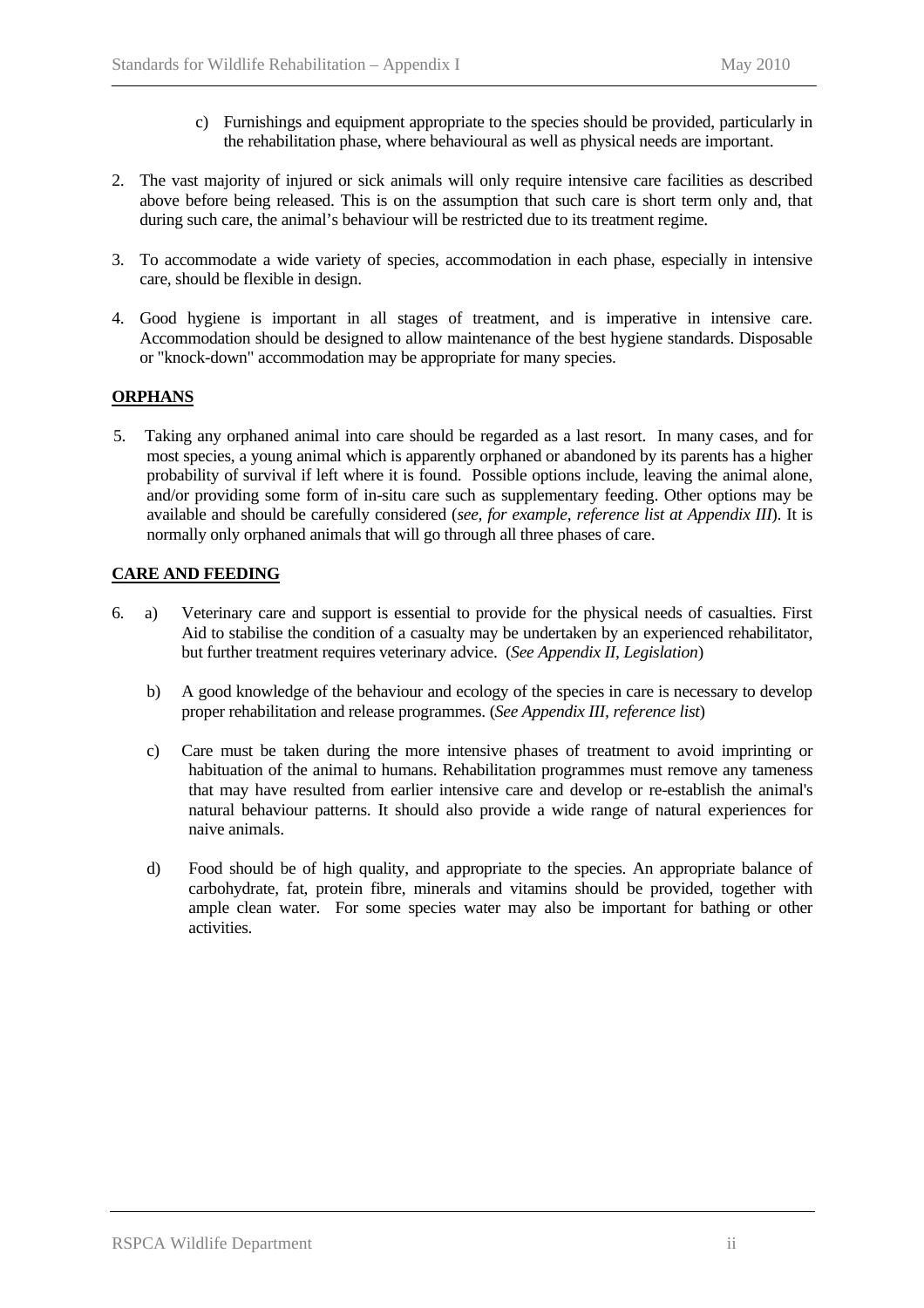### **LEGISLATION AFFECTING WILDLIFE REHABILITATION**

*The purpose of this document is to highlight those areas where transgression of the law may occur. This is not produced as the definitive guide to law but simply as a quick reference to common areas of concern. If you are particularly concerned about a specific piece of legislation, you are advised to seek further legal advice and/or obtain the statute from Her Majesty's Stationery Office. Most pieces of legislation can be found at <http://www.statutelaw.gov.uk/>*

*It should also be noted that England and Wales may develop variations on specific pieces of legislation, so it is worth checking with Defra or the Welsh Assembly. Scotland and Northern Ireland have their own legislation, which is not discussed here.* 

#### **ANIMAL WELFARE LEGISLATION**

#### ANIMAL WELFARE ACT 2006

The welfare offence is as follows: "*A person commits an offence if he does not take such steps as are reasonable in all the circumstances to ensure that the needs of an animal for which he is responsible are met to the extent required by good practice.*" (Section 9, Animal Welfare Act)

Rehabilitators must take reasonable steps to ensure that the needs of animals in their care are met in accordance with good practice. Unlike the offence of causing cruelty ("*unnecessary suffering*"), an animal does not need to have suffered for the welfare offence to arise.

The Act lists some of the needs of an animal to be:

- its need for a suitable environment:
- its need for a suitable diet;
- its need to be able to exhibit normal behaviour patterns;
- any need it has to be housed with, or apart from, other animals;
- its need to be protected from pain, suffering, injury and disease;

More information can be found in an RSPCA booklet available at: [http://www.rspca.org.uk/servlet/ContentServer?pagename=RSPCA/RSPCARedirect&pg=WildlifeRe](http://www.rspca.org.uk/servlet/ContentServer?pagename=RSPCA/RSPCARedirect&pg=WildlifeReportsandResources) [portsandResources](http://www.rspca.org.uk/servlet/ContentServer?pagename=RSPCA/RSPCARedirect&pg=WildlifeReportsandResources)

VETERINARY SURGEONS ACT 1966 (AS AMENDED)

PROTECTION OF ANIMALS (ANAESTHETICS) ACTS 1954 & 1964

#### THE WELFARE OF ANIMALS DURING TRANSPORT ORDER 2006

The 2006 Order must be read along with Council Regulation (EC) 1/2005 [http://europa.eu.int/eur](http://europa.eu.int/eur-lex/lex/LexUriServ/site/en/oj/2005/l_003/l_00320050105en00010044.pdf)[lex/lex/LexUriServ/site/en/oj/2005/l\\_003/l\\_00320050105en00010044.pdf](http://europa.eu.int/eur-lex/lex/LexUriServ/site/en/oj/2005/l_003/l_00320050105en00010044.pdf) .

- that the receptacle is suitable for the species contained therein;
- that there is means of inspection;
- that the animal can stand in its natural position, turn around and lie down;
- that there is suitable ventilation and litter (bedding)
- that the animals are fed and watered at suitable intervals according to species.
- no animal should be transported within sight of a natural predator.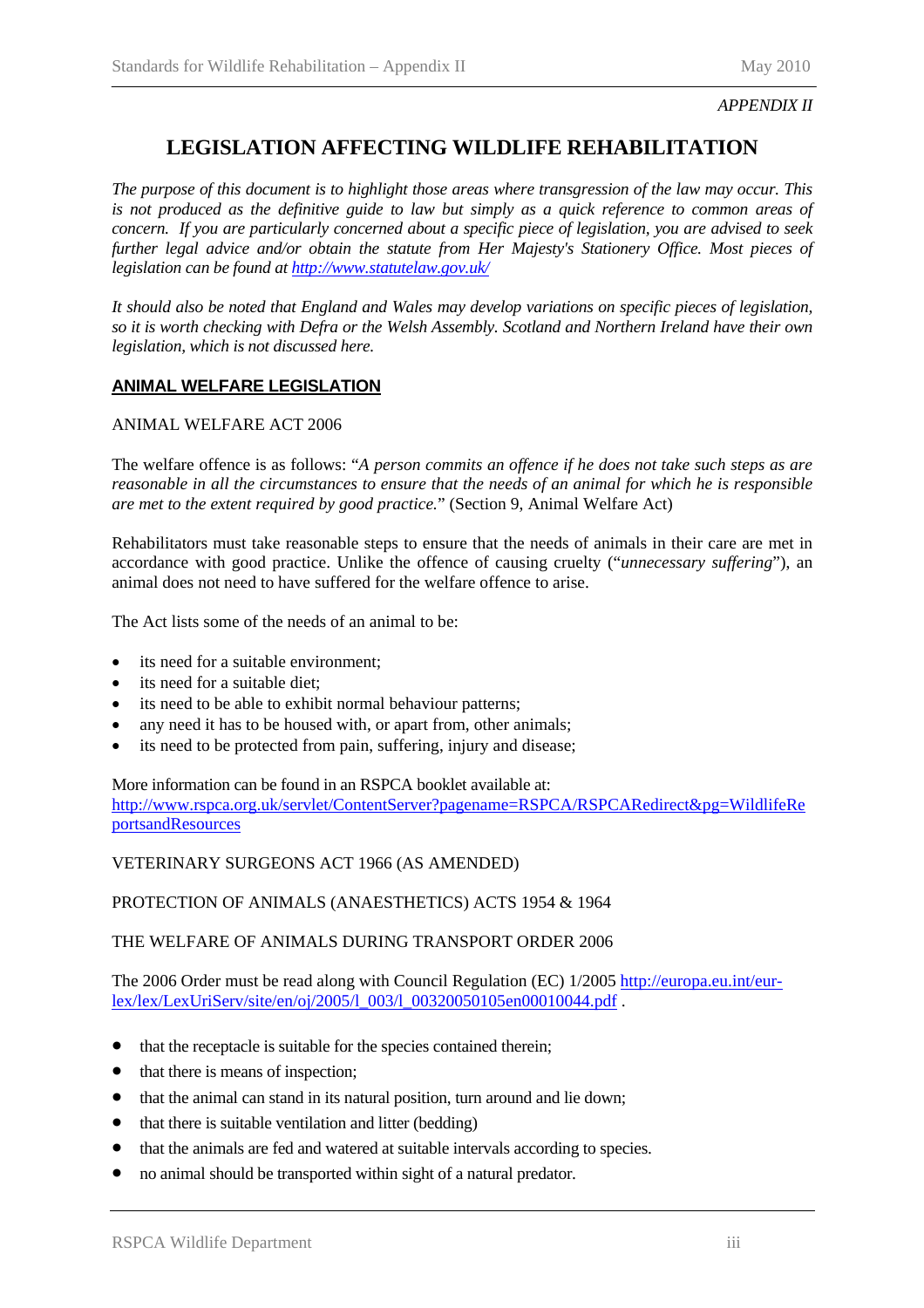#### These conditions apply to healthy wild animals in transit.

#### **WILDLIFE LEGISLATION**

#### WILDLIFE AND COUNTRYSIDE ACT 1981 (AS AMENDED)

The Wildlife and Countryside Act is the definitive legislation that protects most wildlife and habitats in this country and as such it is a bulky and complicated document with many amendments. The following points are of particular concern to people responsible for the care of wild animals in captivity. Unlike much British legislation, the onus of proof is often placed upon a defendant to 'show the court that' the offender's action was 'otherwise than in contravention of the Act' (Offences of strict liability). In simple terms, there are instances where an accused person has to prove their innocence in the light of evidence against them put before the court. This goes one step further than the 'innocent until proved guilty' rule.

Section 1 protects all wild birds defined in Section 27 of the Act as *"any bird of a species which is ordinarily resident in or is a visitor to the European territory of any member State in a wild state but does not include poultry, or, except in sections 5 and 16, any game bird*". Subject to certain exceptions, (e.g. Section 4 subsections 2a and 2b) it is an offence to kill, injure or take or attempt to kill, injure or take any wild bird. Section 2 provides exceptions such as seasons for shooting waterfowl. Section 4 contains more exceptions, and these are important to know. The rehabilitator is allowed to take a wild bird under the following exception:

*Section 4 (2): notwithstanding anything in the provisions of section 1 or any order made under section 3, a person shall not be guilty of an offence be reason of -:* 

- *(a) the taking of any wild bird if he shows that the bird had been disabled otherwise than by his unlawful act and was taken solely for the purpose of tending it and releasing it when no longer disabled;*
- (b) *the killing of any wild bird if he shows that the bird had been so seriously disabled otherwise than by his own lawful act that there was no reasonable chance of its recovering.*

It should therefore be noted that an incident where, for example, a pair of swans has been removed from a lake due to injury to one of them would create two individual offences. The removal of the injured swan is defensible under the defence given above but the removal of the healthy swan creates a Section 1 offence under the Act. It is a general rule that treating any sick or injured wild animal with a view to releasing it at a later date is a defence in law.

Section 7 relates to the registration of certain wild birds, especially birds of prey. Any bird which appears in Schedule 4 of the Act, which includes many raptors, can only be kept if the birds are ringed, or otherwise marked, and registered with the Department of the Environment, Food and Rural Affairs (Defra) at Bristol. However, there are two general licences WML GL09 and GL10 (available from Natural England

<http://www.naturalengland.org.uk/ourwork/regulation/wildlife/licences/generallicences.aspx> ); WML GL09 allows certain individuals to keep Schedule 4 birds for 15 days for rehabilitation purposes, without the need to register the bird. WML GL10 allows vets to keep Schedule 4 birds without registration for up to six weeks, while under their care. Any raptors bred in captivity, with the exception of owls, have to be ringed and registered in the same manner.

Section 8 of the Act provides protection for certain captive birds. Every caged bird, with the exception of poultry, must be able to spread its wings throughout the length, breadth and height of that cage. A bird can only be kept in a cage smaller than this if it is being shown at a public exhibition, being transported, is being trained for showing in a show cage for any period up to one hour in 24, or if it is receiving treatment from a veterinary surgeon. Experience shows that a court considers that a veterinary surgeon has to see and diagnose the condition of each individual bird under these circumstances. It is not sufficient for a veterinary surgeon to diagnose one bird and for the keeper to apply the same logic and treatment to any subsequent bird without the veterinary surgeon having seen it.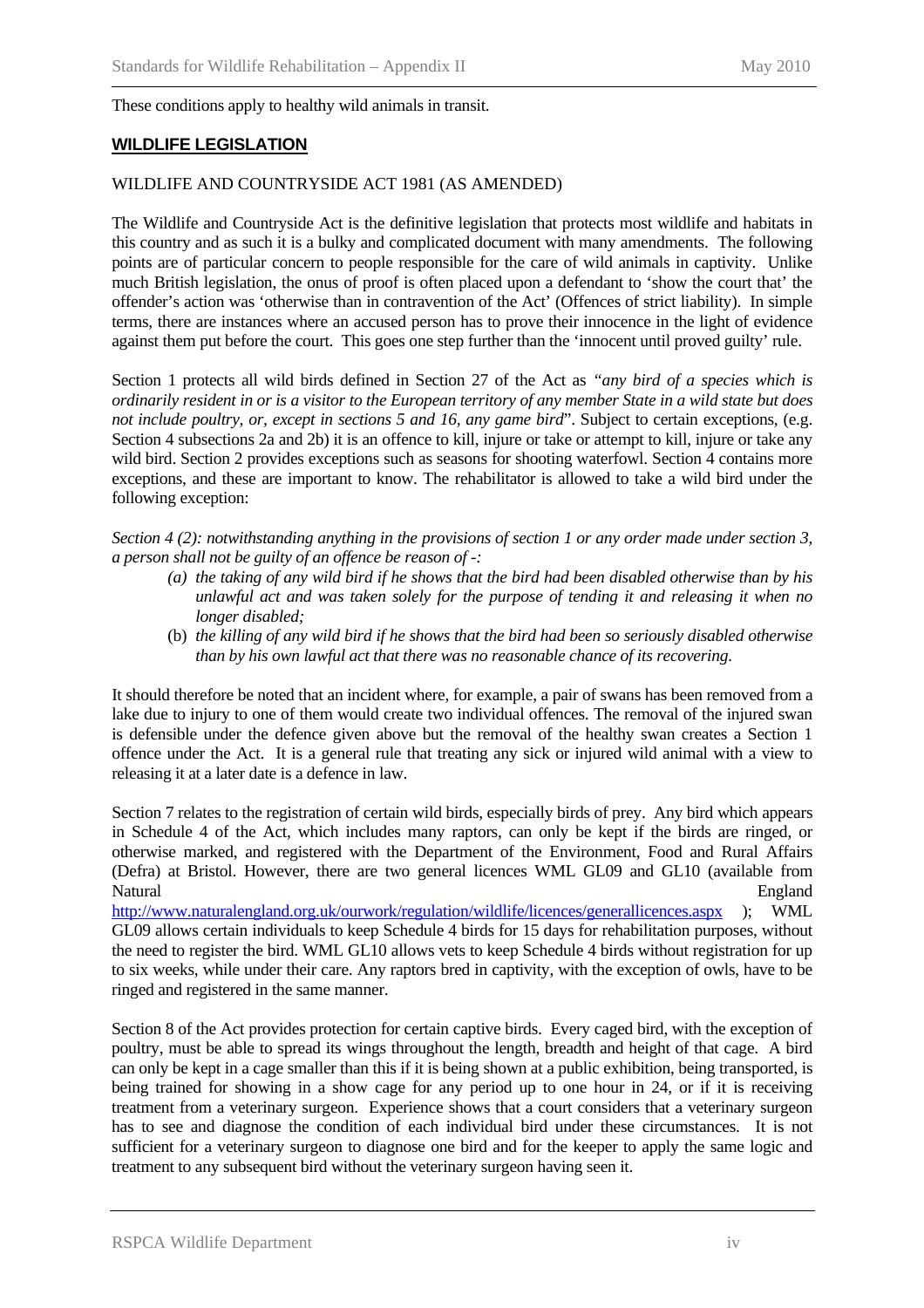Section 9 confers protection to certain other animals. The list of protected animals is listed on Schedule 5 of the Act and includes species of invertebrate, amphibian, reptile and mammal, but is quite limited. Sections 10 details the exceptions to Section 9 and includes the following defence:

*Section 10 (3): notwithstanding anything in the provisions of section 1 or any order made under section 3, a person shall not be guilty of an offence be reason of -:* 

- (a) *the taking of any such animal if he shows that the animal had been disabled otherwise than by his unlawful act and was taken solely for the purpose of tending it and releasing it when no longer disabled;*
- (b) *the killing of any such animal if he shows that the animal had been so seriously disabled otherwise than by his own lawful act that there was no reasonable chance of its recovering.*

It should be noted that some species have only partial protection (e.g. adders) while certain other species which were formally protected fully under this Act are now protected under the Habitats Regulations (e.g. otters, bats).

Particular attention must be paid to section 14 which prohibits the release of any animal which:

- *(a) is of a kind which is not ordinarily resident in and is not a regular visitor to Great Britain in a wild state; or*
- *(b) is included in Part 1 of Schedule 9.*

Schedule 9 lists animals that are established in the wild but by virtue of section 14 species may not be freed, or allowed to escape, from captivity. For example, if an injured Canada goose were taken into captivity and healed, it would be an offence to release that animal into the wild. However, Section 16 of the Act does allow for licence applications to release these species, and rehabilitation is one of the reasons for which release is permitted. However, this is always at the discretion of the relevant authority. It should also be noted that certain species on Schedule 9 also require a licence to keep them, under the Destructive Imported Animals Act 1932. For England licence application forms can be obtained from Natural England:

<http://www.naturalengland.org.uk/ourwork/regulation/wildlife/default.aspx> At present, licences are not available in Wales.

For up to date information on Schedule 9 animals, go to: [http://www.defra.gov.uk/wildlife-pets/wildlife/management/non-native/documents/gov-response](http://www.defra.gov.uk/wildlife-pets/wildlife/management/non-native/documents/gov-response-schedule9%20.pdf)[schedule9%20.pdf](http://www.defra.gov.uk/wildlife-pets/wildlife/management/non-native/documents/gov-response-schedule9%20.pdf)

#### COUNTRYSIDE AND RIGHTS OF WAY ACT, 2000

#### CONSERVATION OF HABITATS AND SPECIES REGULATIONS 2010 (HABITAT REGULATIONS)

These regulations enact European Directive 92/43/EEC. These replace the old Conservation (Natural Habitats) Regulations of 1994 and basically cover much the same ground as the Wildlife and Countryside Act, but a series of amendments in 2007 and 2009 now mean that there are some important differences to note. The changes caused by these amendments have prompted the Regulations to be rewritten, hence the new title of Conservation of Habitats and Species Regulations 2010.

These regulations protect European Protected Species (EPS). These are bats, otters, dormice, cetaceans and some others. The protection for these species has largely been removed from the W&C Act due to the protection conferred on them by these Regulations. These Regulations do permit rehabilitation, but if you should wish to keep an EPS in permanent captivity, or any part of an EPS after it has died, you will need a licence to do so. For example, if you wish to keep a dead bat for display, you need a licence.

Bats are also fully protected by this legislation and no bat roost may be interfered with in any place, other than the "*living area of a dwelling house*" (not including any cavity elsewhere in the building) other than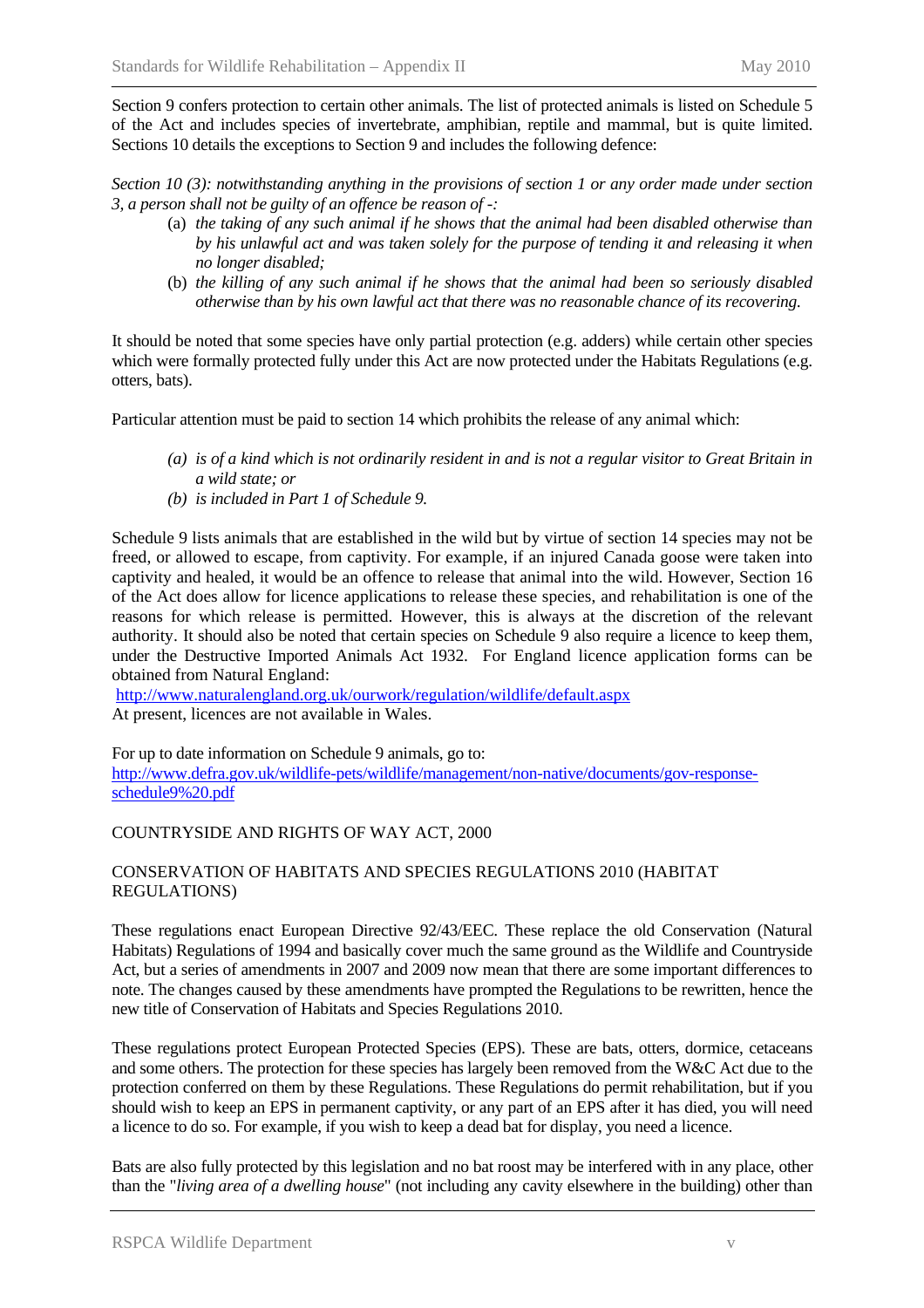under the authority of a licence issued by the Statutory Nature Conservation Organisation, e.g. Natural England. The Regulations allow for possession and treatment of sick and injured bats but these animals must be released immediately they are fit. You will need a licence if you have bats that cannot be released and wish to keep them for education purposes. More information can be obtained from the Bat Conservation Trust (BCT) [www.bats.org.uk](http://www.bats.org.uk/)

#### CONSERVATION OF SEALS ACT 1970

#### DEER ACT 1991 (AS AMENDED)

#### PROTECTION OF BADGERS ACT 1992

Sick, injured or snared badgers, seals and deer may be taken for treatment, rehabilitation and release or humanely killed if necessary. If any attempt to kill a wild animal is made, all due care must be taken to ensure that this is a humane act. However, badger rehabilitation guidelines are available at <http://www.badger.org.uk/content/w-rehab.asp>

#### PROTECTION OF WILD MAMMALS ACT 1996

This Act provides some protection for all mammals, namely, by outlawing certain actions that are intended to cause pain and suffering to any wild mammal.

#### PESTS ACT 1954

This Act specifies conditions under which certain pest species can be controlled by specified methods including traps. The controls are strict and must be adhered to. If any person has in their possession a rabbit suffering from myxomatosis, and that rabbit is intentionally released into an uninfected warren, an offence is committed under the Act. This legislation also outlaws the use of any toothed spring trap (gin trap) and the Spring Traps Approval Order 1995 (as amended – see also variations), made under this Act, specifies types of legal traps and circumstances under which they can be used.

#### DESTRUCTIVE IMPORTED ANIMALS ACT 1932

Various Orders are made under this Act to control non-native animals living in this country. The Grey Squirrels Order 1937 creates an offence for keeping grey squirrels in captivity without a licence. The Coypu and Mink Order 1972 creates an offence for keeping these species without a licence. Such licences are obtained from Natural England or equivalent but it may be difficult to acquire such licences because the purpose of these Orders is to prevent further escapes of these species. The non-indigenous Rabbit Order 1954 also creates an offence of liberating non-indigenous rabbits.

#### CONTROL OF TRADE IN ENDANGERED SPECIES (ENFORCEMENT) REGULATIONS 1997 (COTES)

These Regulations enact the Convention in Trade of Endangered Species (CITES) in UK legislation. Although unlikely to affect rehabilitators, it should be noted that permits are required to sell or display certain animals that are listed in the Appendices. Therefore you should be aware which species are listed and be aware of the legislation.

#### ZOO LICENSING ACT 1981

A zoo, as defined by the Zoos Licensing Act (1981), is an establishment where wild animals are kept for exhibition to the public other than for the purposes of a circus or pet shop. A wild animal is defined as an animal not normally domesticated in Great Britain. Any rehabilitator who allows members of the public to see wild animals in their establishment would qualify as a zoo.

A licence is required for any zoo to which members of the public have access, with or without charge for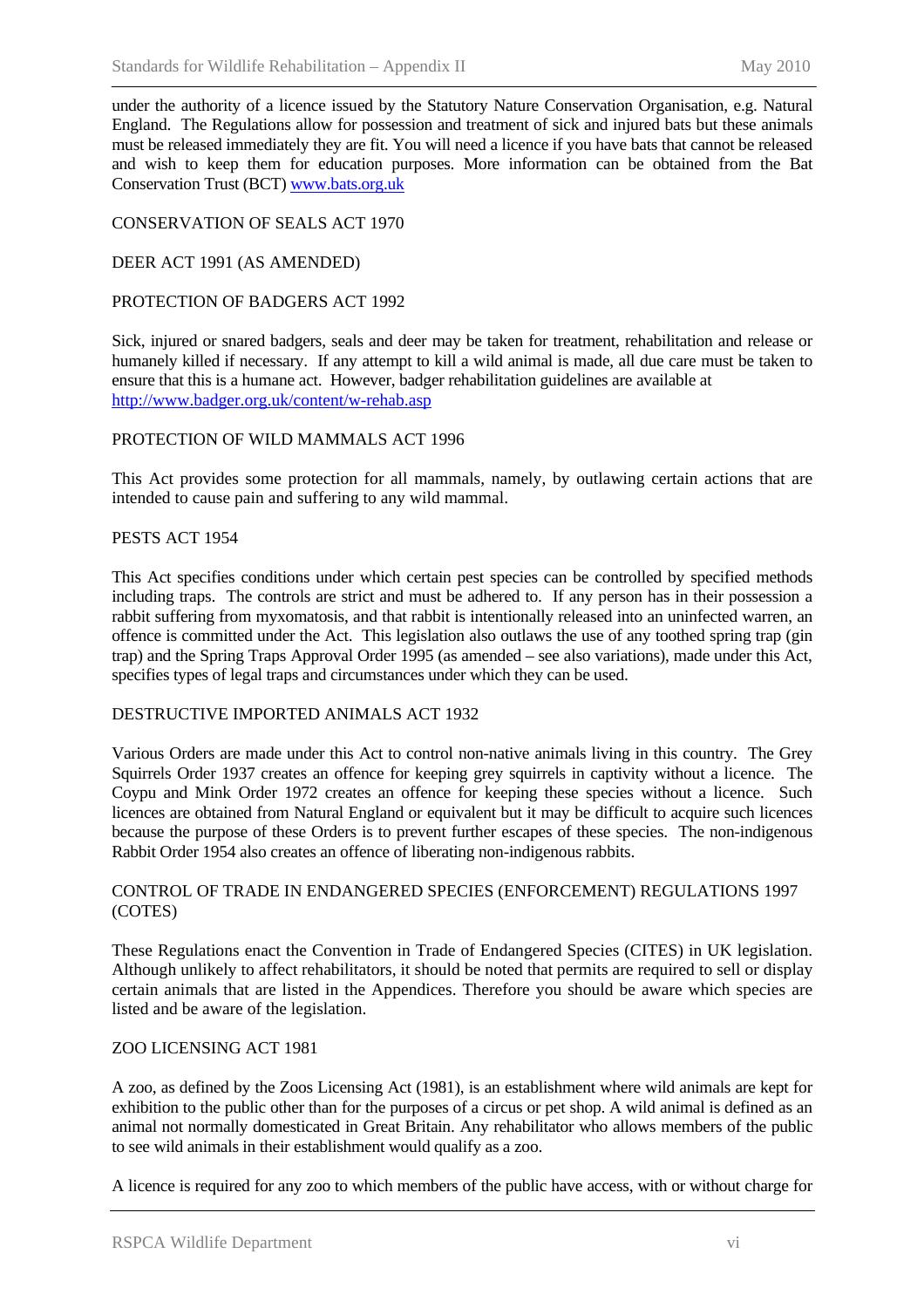admission, on seven days or more in any twelve-month period. Such a licence is obtainable from the Local Authority and any establishment will be subject to inspection by a member (or members) of the Secretary of State's Inspectorate. The Dangerous Wild Animals Act 1976 (as amended) states that if any animal scheduled under this Act is kept then a licence from the Local Authority is required. Therefore any rehabilitator that has the occasional open day would not require a licence, provided that they do not have more than six open days in one year. More information is available at <http://www.defra.gov.uk/wildlife-pets/zoos/index.htm>

*While we have skimmed across the surface of this animal associated legislation, there are other laws on the Statute Books which have not been mentioned, so while this information will be of assistance to anyone handling wild animals, such people are urged to seek further advice if there is any misunderstanding or ambiguity with regard to the application of such laws. Sources of further information include your lawyer, the police, the RSPCA, the RSPB, Natural England, Countryside Commission for Wales (Scottish, and Northern Irish equivalents) and the Department of Environment, Food and Rural Affairs (DEFRA).* 

*The RSPCA cannot be held responsible for any action that may arise from the wrongful interpretation of these brief notes.*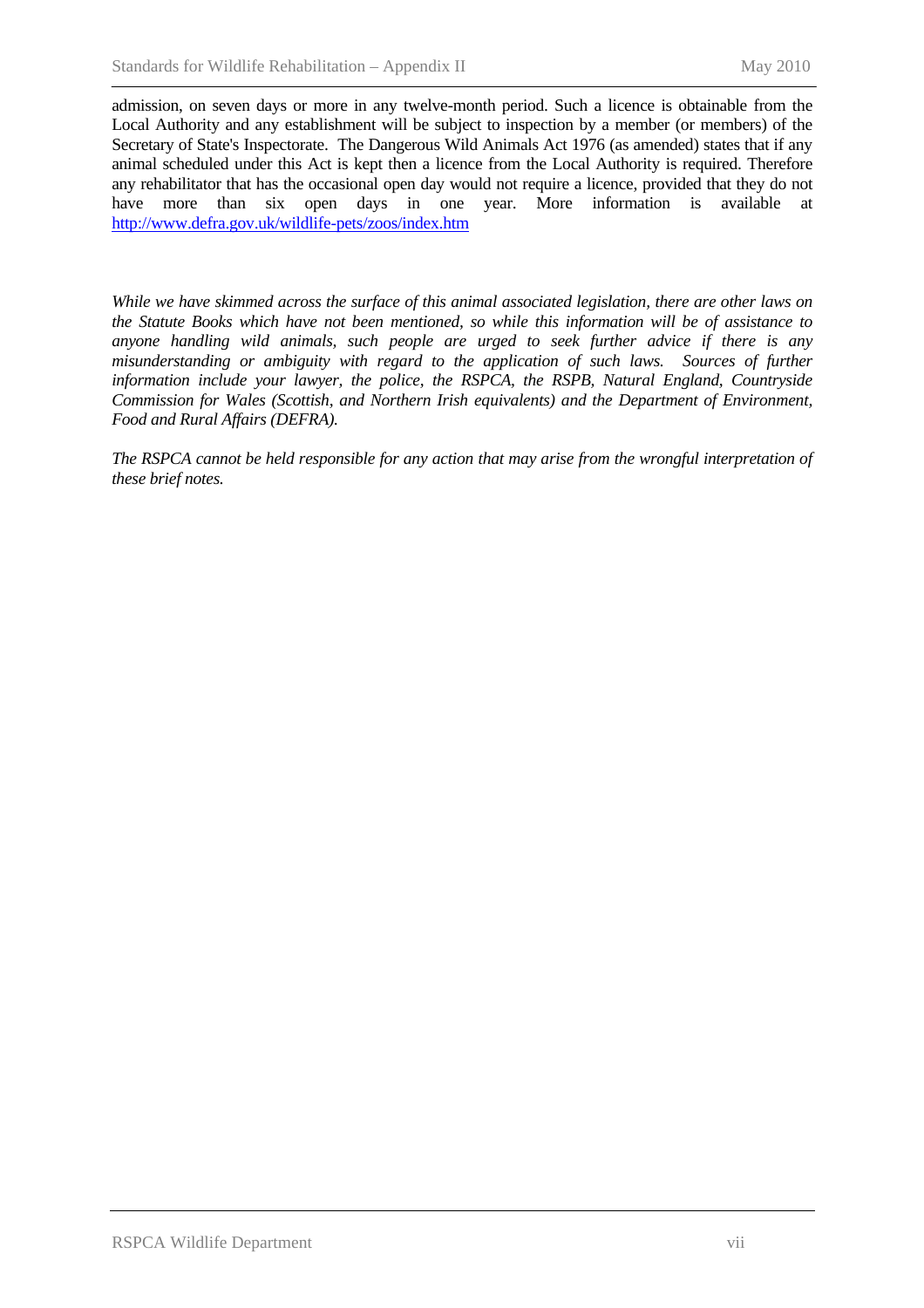#### *APPENDIX III*

### **READING LIST**

Allen, R.L. (1989) Care and Hand-raising of Young Red Deer. *Proceedings of the Inaugural Symposium of the British Wildlife Rehabilitation Council*. Harris S. & Thomas, T. (eds). BWRC.

Bat Conservation Trust. (2008) Bat Care Guidelines.

Beaver, P. (1985) Rearing Robins - With Special Attention to the Development of Feeding and Foraging Behaviour. *Wildlife Rehabilitation Today*. Hobson, Kelly S., Stadler, K., Throne, S., & White, J. (eds). Wildlife Rehabilitation Council, California.

Chapman, N. (1991) Deer: Assessment, Recovery, Release and Follow-up. *Proceedings of the Third Symposium of the British Wildlife Rehabilitation Council*. Thomas, T. (ed). BWRC.

Cooper, J.E. (1987) Raptor Care and Rehabilitation: Precedent, Progress and Potential. *Journal of Raptor Research 21* (1), 21-26.

Cooper, J.E. & Eley, J.T. (1979) *First Aid and Care of Wild Birds*. David & Charles, London.

Cooper, Margaret E. (1987) *An Introduction to Animal Law*. Academic Press, London.

Engholm, E. (1970) *Company of Birds*. Nevill Spearman.

Faulkener, M. (1985) Feet, Feathers and Food: The Care of Sick and Injured Seabirds and Marsh Birds in Captivity *Wildlife Rehabilitation Today*. Kelly, S. et al (eds). Wildlife Rehabilitation Council, California.

Goodman, J. (1989) Rearing Orphaned Young Wild Animals. *Proceedings of the Inaugural Symposium of the British Wildlife Rehabilitation Council*. Harris S. & Thomas, T. (eds). BWRC.

Harris, S. (1989) The Release of Wild Animals after Treatment: Rationale, Problems & Techniques. *Proceedings of the Inaugural Symposium of the British Wildlife Rehabilitation Council*. Harris S. & Thomas, T. (eds). BWRC

Harris, S., Jeffries, D.J. (1991) Working Within the Law. Guidelines for Veterinary Surgeons and Wildlife Rehabilitators on the Rehabilitation of Wild Mammals. *British Veterinary Journal 147*, 1.

Harris, S. & Macdonald, D. (1987) *Orphaned Foxes: guidelines on the Rescue and Rehabilitation of Fox Cubs*. RSPCA, Wilberforce Way, Southwater, West Sussex RH13 9RS

Holcomb, J. (1985) Care of Loons and Grebes *Wildlife Rehabilitation Today* Kelly, S. et al (eds). Wildlife Rehabilitation Council, California.

Jordan, W.J. & Hughes, J. (1982) *Care of the Wild: Family First Aid for Birds and Other Animals*. Macdonald, London.

Larmour, L.J. (1989) Hand Rearing Seal Pups at the Oban Sea Life Centre. *Proceedings of the Inaugural Symposium of the British Wildlife Rehabilitation Council*. Harris S. & Thomas, T. (eds). BWRC.

Leighton, K.; Chilvers, D.; Charles, A.; Kelly, A. (2008) Post-release survival of hand-reared tawny owls (Strix aluco) based on radio-tracking and leg-band return data *Animal Welfare.* **17** 207-214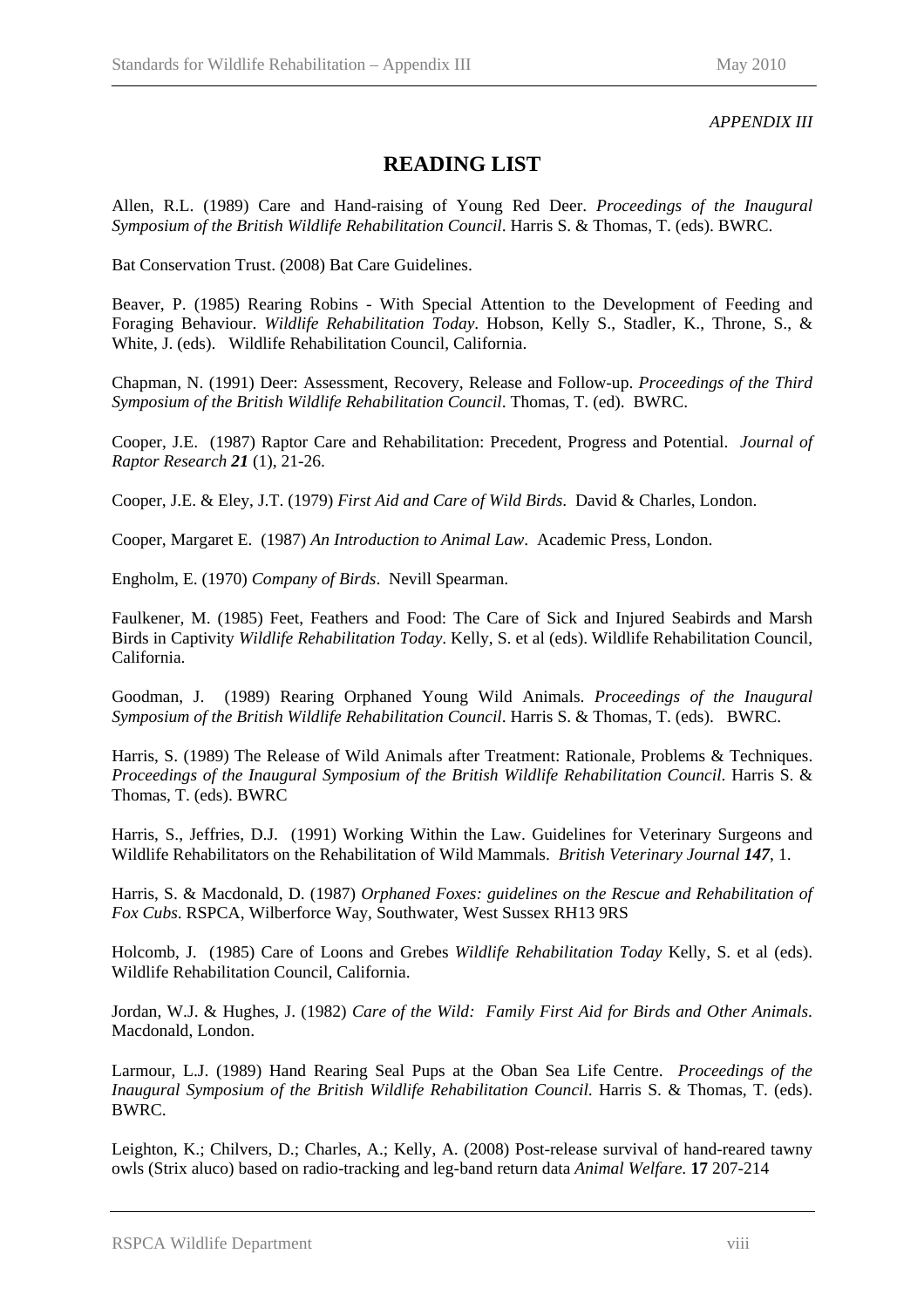Kelly, A and Kelly S. (2004) Fishing tackle injury and blood lead levels in Mute swans. *Waterbirds*  **27** 60-68

Kelly, A and Kelly S. (2005) Are Mute Swans Cygnus olor, with elevated blood lead levels more likely to collide with overhead power lines? *Waterbirds* **28** 331-334

Kelly, A and Bland M. (2006) Admissions, diagnosis, and outcomes for Eurasion sparrowhawks (Accipter nisus) brought to a wildlife rehabilitation centre in England. *Journal of Raptor Research* **40** 231-235

Kelly, A.; Goodwin, S.; Grogan, A.; Mathews. F. (2008) Post-release survival of hand-reared pipistrelle bats (Pipistrellus spp) *Animal Welfare* **17** 375-382

McCloud, K. (1985) A Review of Basic Husbandry Practices for Captive Herpetofauna *Wildlife Rehabilitation Today* Kelly, S. et al (eds). Wildlife Rehabilitation Council, California.

McKeever, K. (1979) *Care and Rehabilitation of Injured Owls*. W.F. Rannie, Lincoln, Ontario.

Parry-Jones, J. (1993) *Falconry: Care, Captive Breeding and Conservation*. David & Charles, Newton Abbot.

Porter, V. (1989) *Animal Rescue*. Ashford, Shadfield.

*Proceedings of the National Wildlife Rehabilitator's Association*. Volumes 1 to 8. (1982-1988). Daniel Mackey, 2201 North West, 40th Terrace, Coconut Creek, Florida 33066, USA.

*Proceedings of the Hawk Trust Symposium on Raptor Rehabilitation* (1989) The Hawk Trust, c/o The Zoological Society of London, Regent's Park, London NW1 4RY.

Robertson, CPJ and Harris S. 1995. The condition and survival after release of captive-reared fox cubs. *Animal Welfare* **4**, 281-294

Robertson, CPJ and Harris S. 1995. The behaviour after release of captive-reared fox cubs. *Animal Welfare* **4**, 295-306

RSPCA & Scottish SPCA. *First Aid for Stranded Cetaceans*. RSPCA, Wilberforce Way, Southwater, West Sussex RH13 9RS, and Scottish SPCA, 19 Melville Street, Edinburgh EH3 7PL.

RSPCA. *Stranded whales, dolphins and porpoises - a first aid guide* RSPCA, RSPCA, Wilberforce Way, Southwater, West Sussex RH13 9RS.

Sandy-Winsch, G. (1984) *Animal Law*. Shaw & Sons, London.

Seddon, C. (1989) Initial Treatment of Wildlife Casualties: A Practitioner's View. *Proceedings of the Inaugural Symposium of the British Wildlife Rehabilitation Council*. Harris S. & Thomas, T. (eds). BWRC.

Stocker, L. (1986) *We Save Wildlife*. Whittet, London.

Stocker, L. (1989) The Range of Species Treated at a Rehabilitation Unit. *Proceedings of the Inaugural Symposium of the British Wildlife Rehabilitation Council*. Harris S. & Thomas, T. (eds). BWRC.

Stocker, L. (1991) *Code of Practice for the Rescue, Treatment, Rehabilitation and Release of Sick*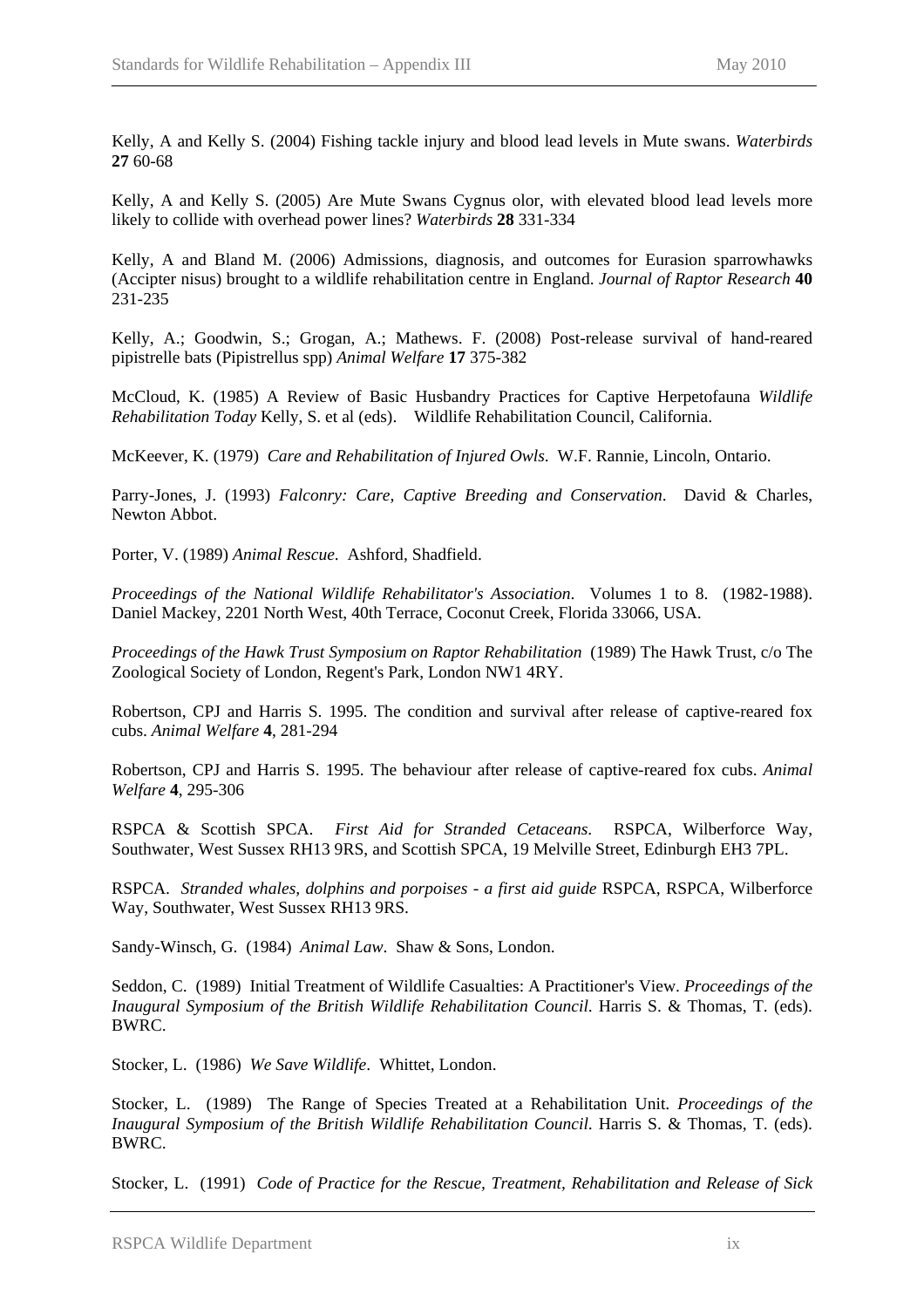*and Injured Wildlife*. Wildlife Hospital Trust, Aylesbury.

Stocker, L. (1992) *St Tiggywinkles Wildcare Handbook*. Chatto & Windus.

Thomas, T. (1989) A Diet for Hand-rearing Passerines. *Proceedings of the Inaugural Symposium of the British Wildlife Rehabilitation Council*. Harris S. & Thomas, T. (eds). BWRC.

Thomas, T., Robinson, I. & Seddon, C. (1997) Rehabilitation of Seabirds: Improved Protocols in the Light of Continual Review and Practice. in *Marine Mammals, Seabirds and Pollution of Marine Systems* Edited by Jauniaux T, Bouquegneau J.M & Coignoul F. University of Liege.

Sarah Wanless and T. Thomas (2002) "Rehabilitation and survival of oiled Common Guillemots *Uria aalge* in the U.K". *from Oil Pollution and Conservation of Biodiversity.* Ed John G. Walmsley

Walsh, S. & Stebbings, R. (1989) Care and Rehabilitation of Wild Bats. *Proceedings of the Inaugural Symposium of the British Wildlife Rehabilitation Council*. Harris S. & Thomas, T. (eds). BWRC.

Yates, P. (1989) Initial Treatment of Wildlife Casualties: A Veterinarian's View. *Proceedings of the Inaugural Symposium of the British Wildlife Rehabilitation Council*. Harris S. & Thomas, T. (eds). BWRC.

Yglesias, D. (1962) *The Cry of a Bird*. William Kimber.

**NOTE: Inclusion in this list does not necessarily imply RSPCA endorsement of the publication.**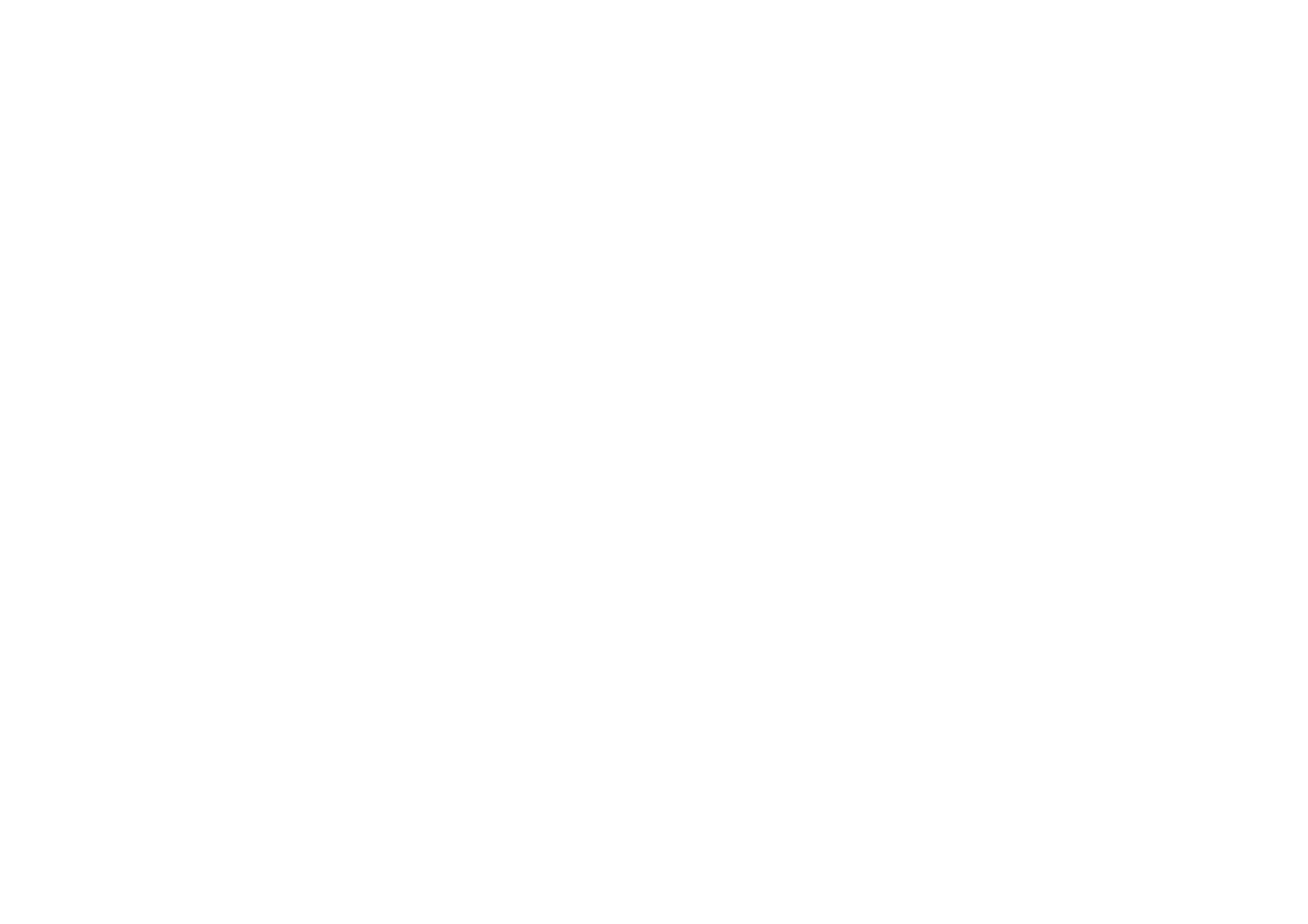#### **Table 1. Minimum details required.**

|                                      |                     |             | <b>Result</b> |             |           |                 |  |
|--------------------------------------|---------------------|-------------|---------------|-------------|-----------|-----------------|--|
| <b>Species</b><br><b>Incident No</b> | <b>Arrival Date</b> | <b>Date</b> | <b>Pts</b>    | <b>Died</b> | Released* | <b>Comments</b> |  |
|                                      |                     |             |               |             |           |                 |  |
|                                      |                     |             |               |             |           |                 |  |
|                                      |                     |             |               |             |           |                 |  |
|                                      |                     |             |               |             |           |                 |  |
|                                      |                     |             |               |             |           |                 |  |
|                                      |                     |             |               |             |           |                 |  |
|                                      |                     |             |               |             |           |                 |  |
|                                      |                     |             |               |             |           |                 |  |
|                                      |                     |             |               |             |           |                 |  |
|                                      |                     |             |               |             |           |                 |  |
|                                      |                     |             |               |             |           |                 |  |
|                                      |                     |             |               |             |           |                 |  |
|                                      |                     |             |               |             |           |                 |  |
|                                      |                     |             |               |             |           |                 |  |
|                                      |                     |             |               |             |           |                 |  |
|                                      |                     |             |               |             |           |                 |  |
|                                      |                     |             |               |             |           |                 |  |
|                                      |                     |             |               |             |           |                 |  |
|                                      |                     |             |               |             |           |                 |  |
|                                      |                     |             |               |             |           |                 |  |
|                                      |                     |             |               |             |           |                 |  |
|                                      |                     |             |               |             |           |                 |  |
|                                      |                     |             |               |             |           |                 |  |
|                                      |                     |             |               |             |           |                 |  |

**\* Please give any additional release information in the Comments column, i.e. location, identification no.**